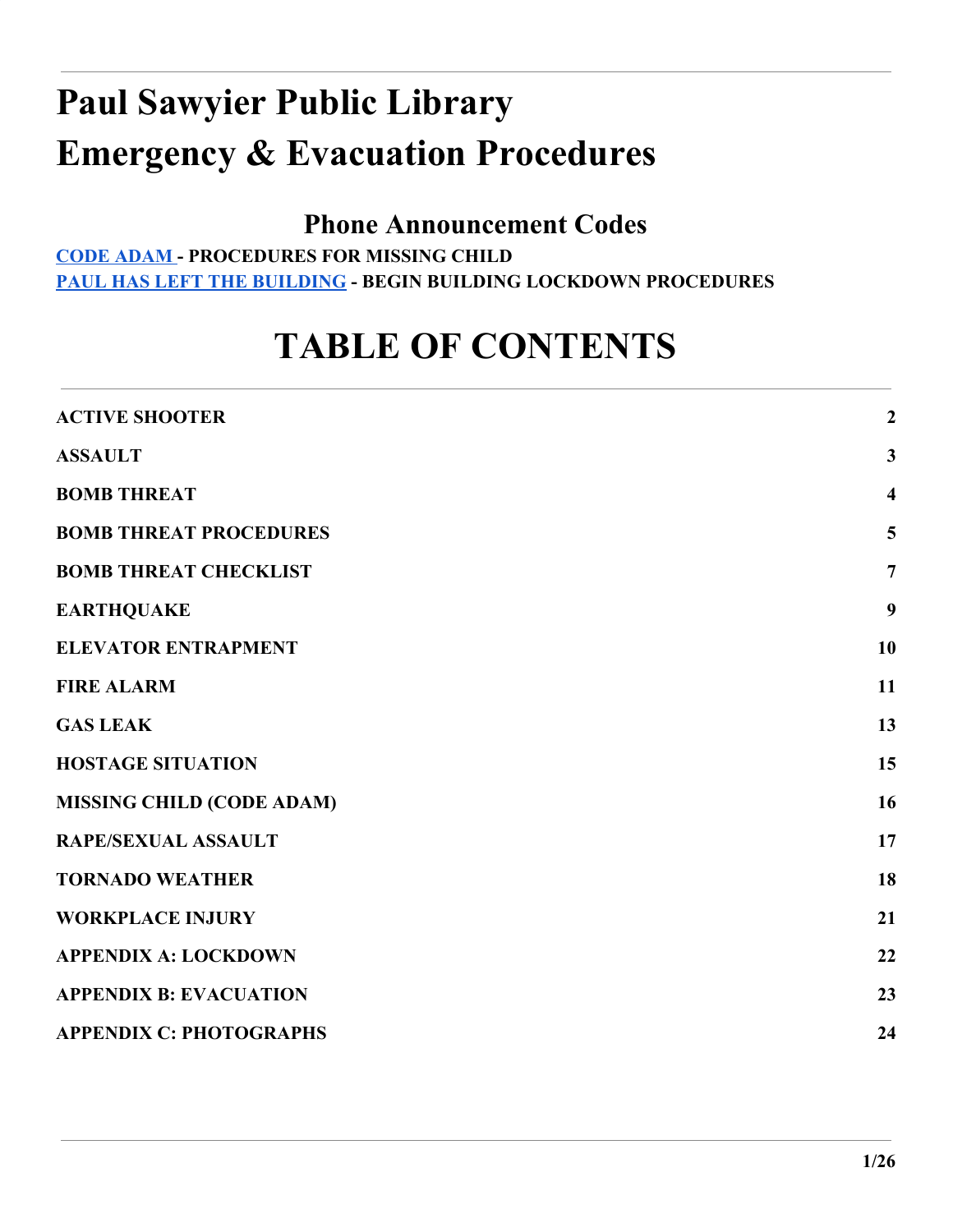## **ACTIVE SHOOTER**

#### <span id="page-1-0"></span>**I. PURPOSE**

The purpose of the Paul Sawyier Public Library Active Shooter procedures is to outline how the staff and Patrons are to respond to an active shooter incident. An active shooter situation, while rare, is unpredictable and evolves quickly. An active shooter is typically engaged in killing in a confined and populated area.

#### **II. THREE RESPONSES TO AN ACTIVE SHOOTER**

#### 1. RUN

- a. If you find yourself in an active shooter situation your first response is to run. Evacuate the building taking anyone with you that you can. Do not stop to help injured.
- b. If possible, alert any remaining staff that an active shooter is present.
- c. When it is safe to do so, call 911.

#### 2. HIDE

- a. If evacuation of the building is impossible, hide yourself and anyone else you can in a *secured location*. A secured location is any space hidden from plain view that can be locked from outsiders.
- b. All cell phones must be set on silent.
- c. When it is safe to do so, call 911.

#### 3. FIGHT

- a. As a last resort, if you can't run or hide you must fight, commit to your actions and act as aggressively as possible against the shooter.
- b. Recruit others to ambush the shooter with makeshift weapons like chairs, fire extinguishers, scissors, books, etc.
- c. Throw items and improvised weapons to distract and disarm the shooter.
- d. Be prepared to cause severe or lethal injury to the shooter.

#### **III. WHEN LAW ENFORCEMENT ARRIVES**

- 1. Follow all directions given to you by law enforcement. If you are evacuating the building, do not run and keep your hands in the air. Remain calm and make no sudden movements. Proceed to predetermined gathering place behind the Bush Building unless instructed to do otherwise.
- 2. If you are still in the building and an active shooter is still present, understand that law enforcement will not stop to help any injured or frightened.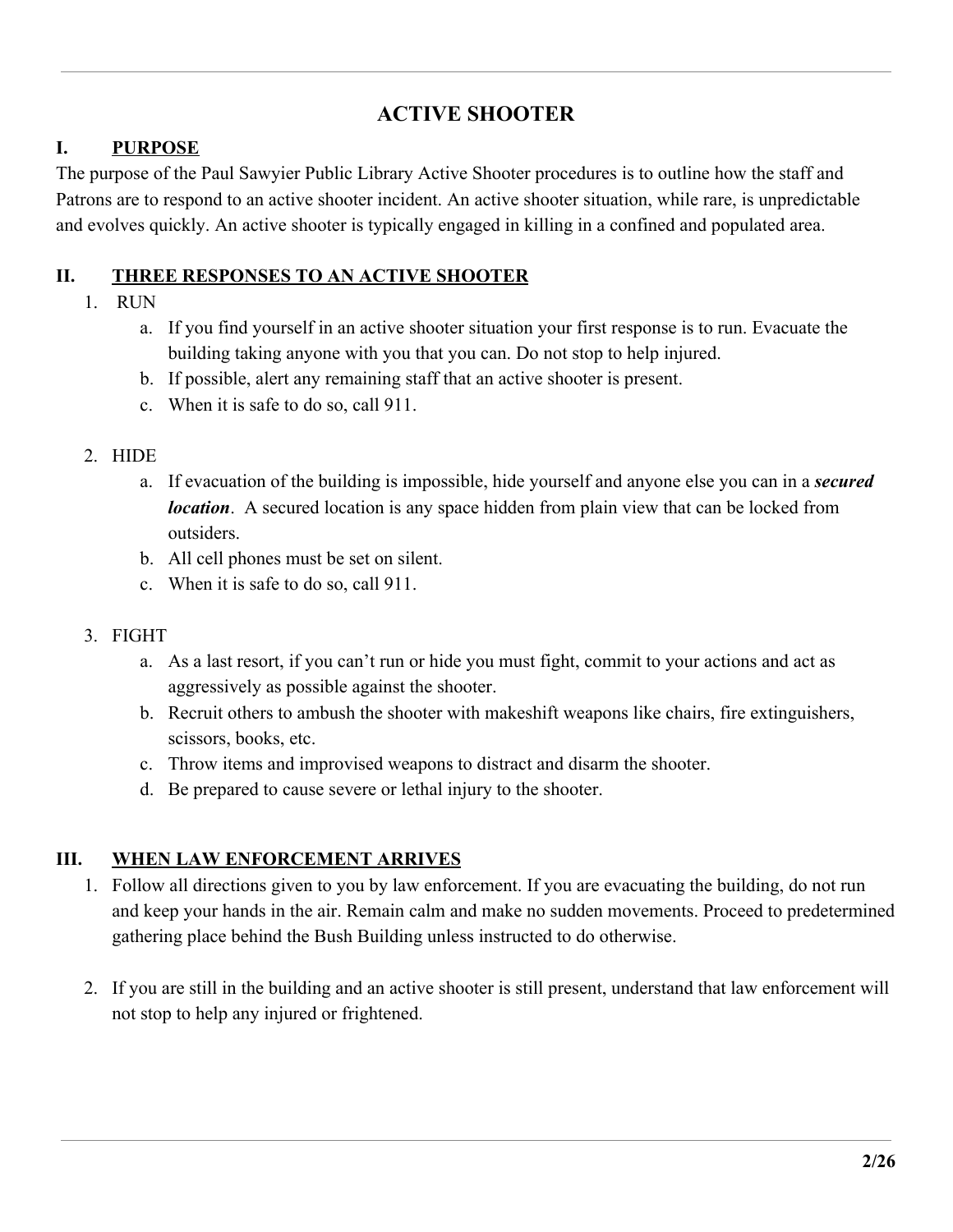## **ASSAULT**

#### <span id="page-2-0"></span>**I. PURPOSE**

The purpose of the Paul Sawyier Public Library Assault procedures is to outline how the staff are to respond to an assault involving either a patron or a member of staff.

#### POINT OF CONTACT

- Security
- Staff person in charge
- Supervisors
- Director

## **II. PROCEDURE FOR ASSAULT**

- 1. Call 911 if deemed necessary.
- 2. Provide appropriate intermediate attention to injured and manage surroundings. If safe to do so, remove the victim to a more private area of the Library.
- 3. Administer first aid if needed. First aid kits are located at the Youth Services Information Desk and in the Circulation Workroom.
- 4. Report all details (what happened, who was involved and actions taken) to supervisor and director promptly.
- 5. Things to observe: description of assailant (height, clothing, distinguishing features), location. If assailant left the building on foot, give direction of travel. If assailant leaves in a vehicle, note type of vehicle, license number and direction of travel.
- 6. Complete Incident Report.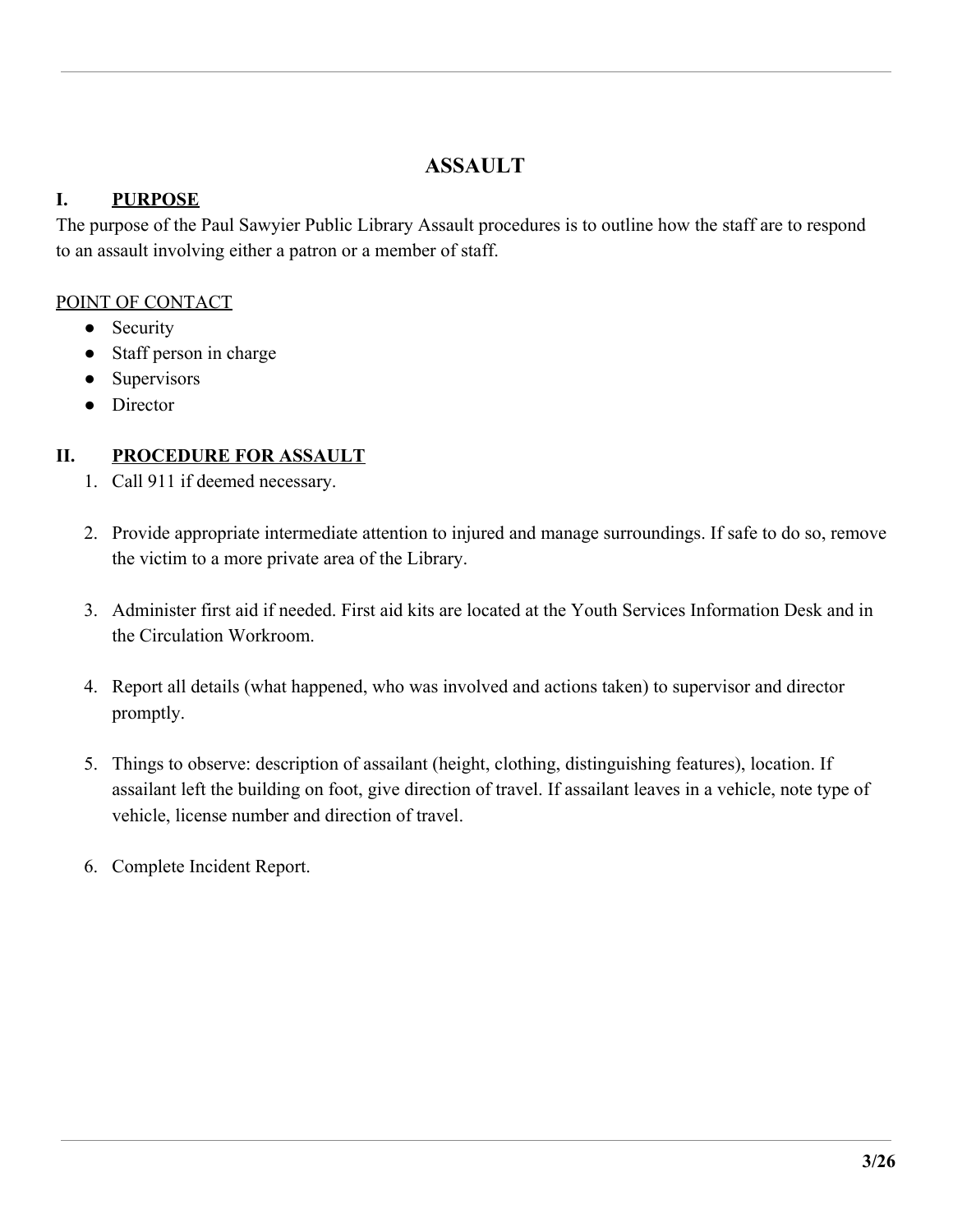## **BOMB THREAT**

<span id="page-3-0"></span>All bomb threats are to be taken seriously. Be familiar with DHS Bomb Threat Checklist.

#### **I. PURPOSE**

The purpose of the Paul Sawyier Public Library Bomb Threat procedures is to outline how the staff and patrons are to respond to a bomb threat reported to the Paul Sawyier Public Library.

#### POINT OF CONTACT

- Security
- Staff person in charge
- Supervisors
- Director

## **II. PROCEDURES**

#### **STAFF**

- 1. Do not put the call on hold or hang up the phone. Prolong the conversation as much as possible.
- 2. Signal for assistance.
- 3. If possible complete Bomb Threat Checklist while on the phone or as soon after the completion of the call as possible.
- 4. AVOID HANGING UP THE PHONE (Use another phone to call 911 or press the emergency button at front desk if either can be done safely).
- 5. Complete Incident Report.

- 1. Call 911 to report bomb threat.
- 2. [Evacuate t](#page-10-0)he building only if there seems to be a dangerous situation or if instructed to do so by emergency responders.
- 3. If evacuation is necessary do not re-enter the building until given an all clear from emergency responders.
- 4. Complete Incident Report.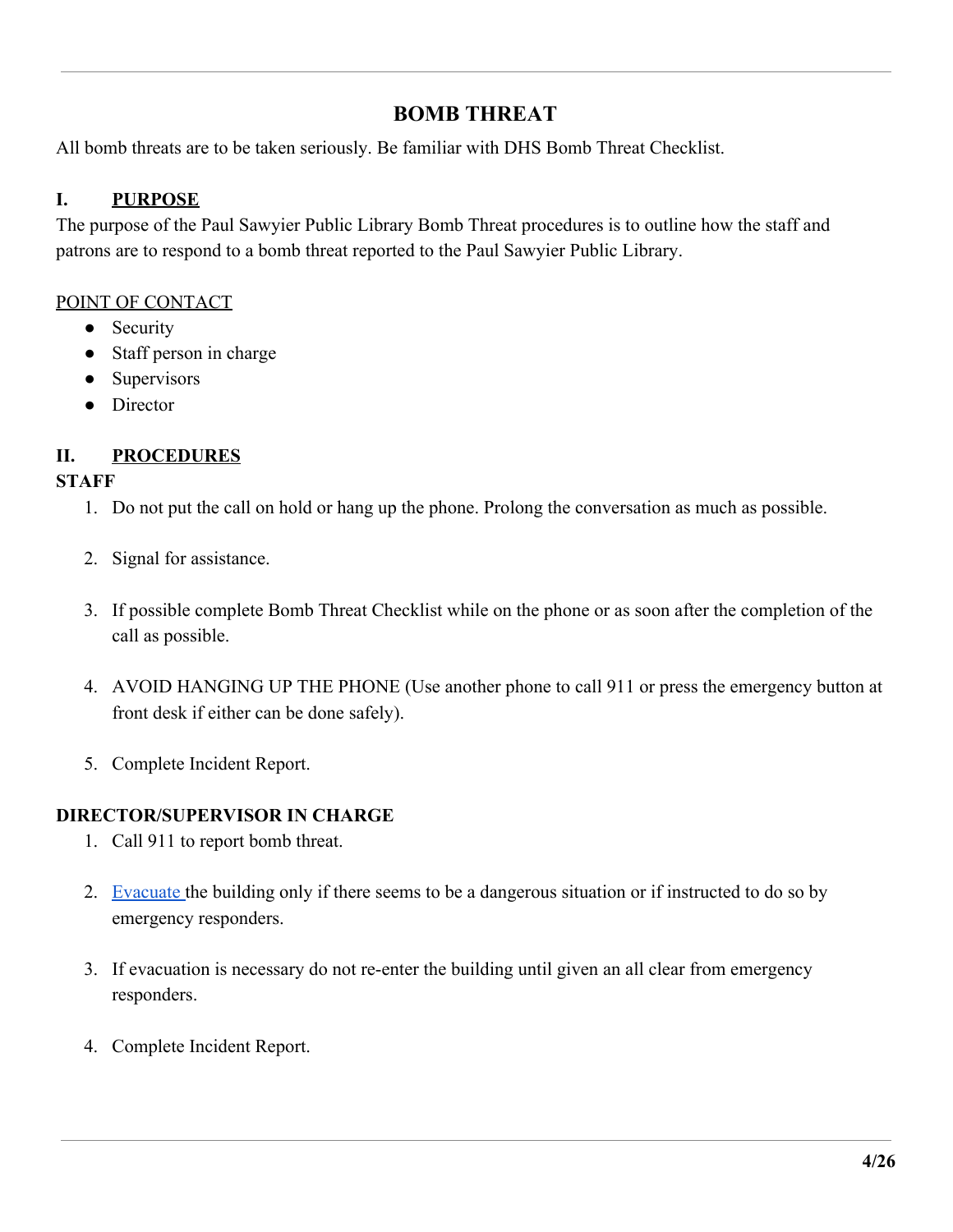## **BOMB THREAT PROCEDURES**

<span id="page-4-0"></span>*This quick reference checklist is designed to help employees and decision makers of commercial facilities, schools, etc. respond to a bomb threat in an orderly and controlled manner with the first responders and other stakeholders.*

Most bomb threats are received by phone. Bomb threats are serious until proven otherwise. Act quickly, but remain calm and obtain information with the checklist on pages 7 and 8.

#### **If a bomb threat is received by phone:**

- 1. Remain calm. Keep the caller on the line for as long as possible. DO NOT HANG UP, even if the caller does.
- 2. Listen carefully. Be polite and show interest.
- 3. Try to keep the caller talking to learn more information.
- 4. If possible, write a note to colleague to call the authorities or, as soon as the caller hangs up, immediately notify them yourself.
- 5. If your phone has a display, copy the number and/or letters on the window display.
- 6. Complete the Bomb Threat Checklist immediately. Write down as much detail as you can remember. Try to get exact words.
- 7. Immediately upon termination of call, DO NOT HANG UP, but from a different phone, contact authorities immediately with information and await instructions.

#### **If a bomb threat is received by handwritten note:**

- Call 911
- Handle note as minimally as possible

#### **If a bomb threat is received by e-mail:**

- Call 911
- Do not delete the message.

#### **Signs of a suspicious package:**

- No return address
- Excessive postage
- Stains
- Strange odor
- Strange sounds
- Unexpected delivery
- Poorly handwritten
- Misspelled words
- Incorrect titles
- Foreign postage
- Restrictive notes

#### **Consult local police as well as [Library Evacuation Procedures.](#page-10-0)**

• **DO NOT** Use two-way radios or cellular phone. Radio signals have the potential to detonate a bomb.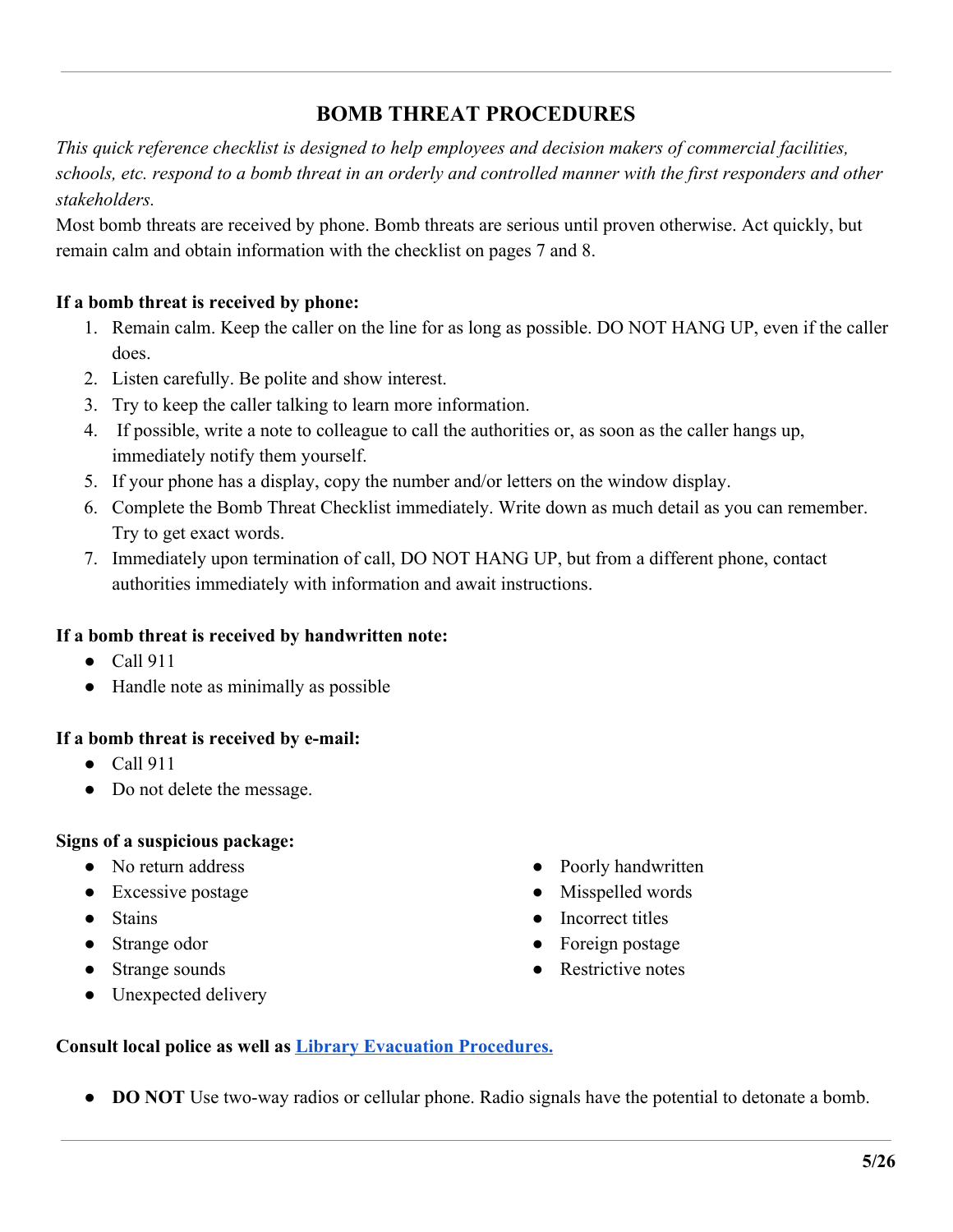- **DO NOT** Touch or move a suspicious package.
- **CONTACT** 911.
- Follow your local guidelines.

For more information about this form contact the DHS Office for Bombing Prevention at OBP@dhs.gov

The [Bomb Threat Checklist](https://docs.google.com/forms/d/e/1FAIpQLSf2A0orQOMVQ4o-cqsandtVDZ2UZaxYsroEWv4Y-e5z-kPG5w/viewform) has been adapted into a Google Form and is available in the Emergency Manual on the library staff webpage.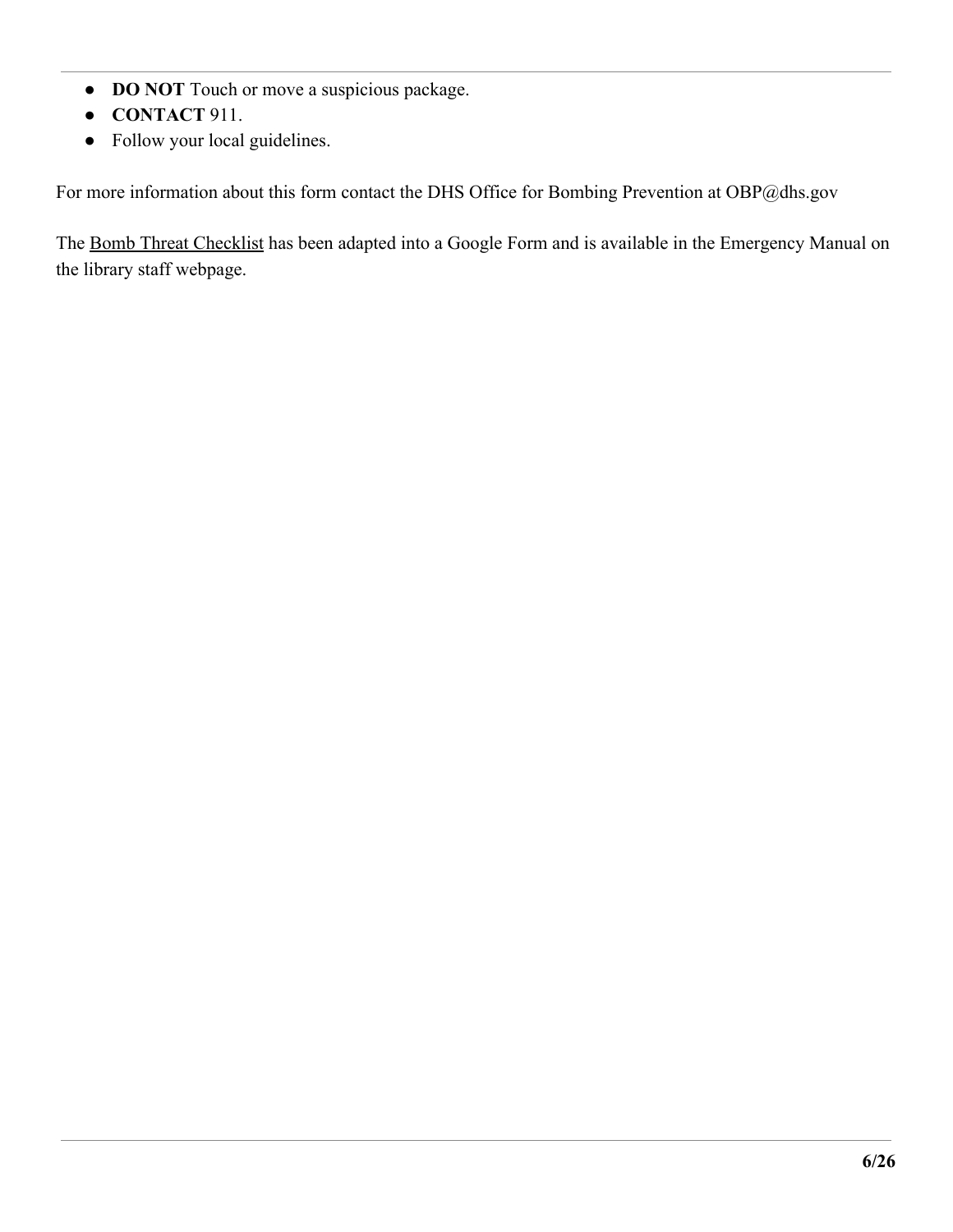## **BOMB THREAT CHECKLIST**

# <span id="page-6-0"></span>**Date: Time Caller Hung Up: Time: Phone Number Where Call Received: ASK CALLER:** Where is the bomb located? (building, floor, room, etc.) When will it go off? What does it look like? What kind of bomb is it? What will make it explode? Did you place the bomb? Yes No Why? What is your name?

#### **EXACT WORDS OF THREAT:**

#### **INFORMATION ABOUT CALLER:**

Where is the caller located? (background/level of noise)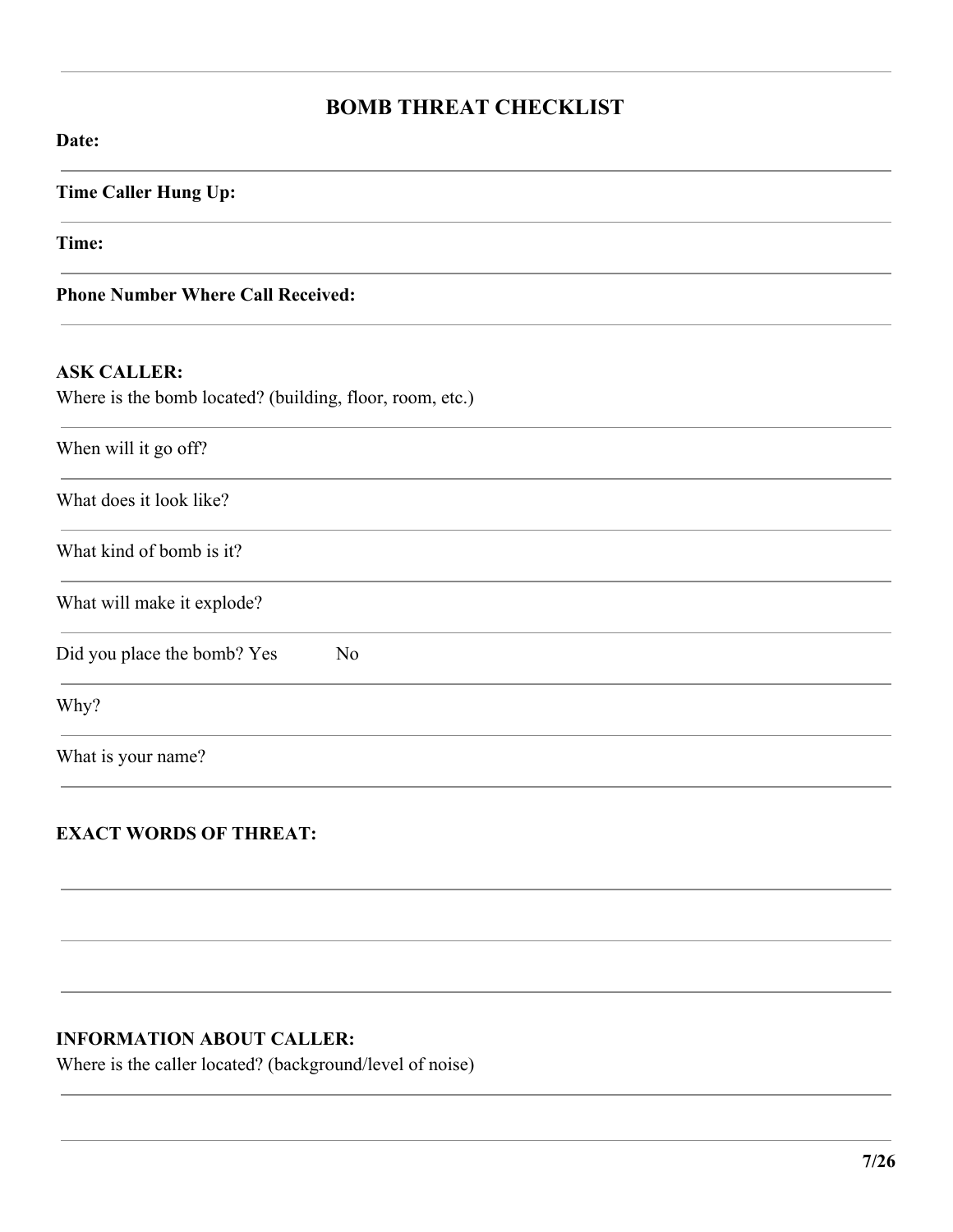#### Estimated age:

Is voice familiar? If so, who does it sound like?

#### Other points:

#### **Caller's Voice**

- $\Box$  Male
- Accent
- Angry
- Calm
- $\Box$  Clearing throat
- $\Box$  Coughing
- $\Box$  Cracking voice
- □ Crying
- Deep
- $\Box$  Deep breathing
- $\square$  Disguised
- Distinct
- □ Excited
- □ Laughter
- $\Box$  Lisp
- $\Box$  Loud
- Nasal
- Normal
- □ Ragged
- Rapid
- □ Raspy
- □ Slow
- Slurred
- $\Box$  Soft
- □ Stutter

#### **OTHER INFORMATION:**

#### **Background Sounds**

- $\Box$  Animal noises
- $\Box$  House noices
- $\Box$  Kitchen noises
- $\Box$  Street noises
- □ Booth
- PA System
- $\Box$  Conversation
- $\Box$  Music
- □ Motor
- □ Clear
- □ Static
- $\Box$  Office machinery
- □ Factory machinery
- □ Local
- □ Long

#### **Threat language**

- □ Incoherent
- Message read
- □ Taped message
- Irrational
- $\Box$  Profane
- Well-spoken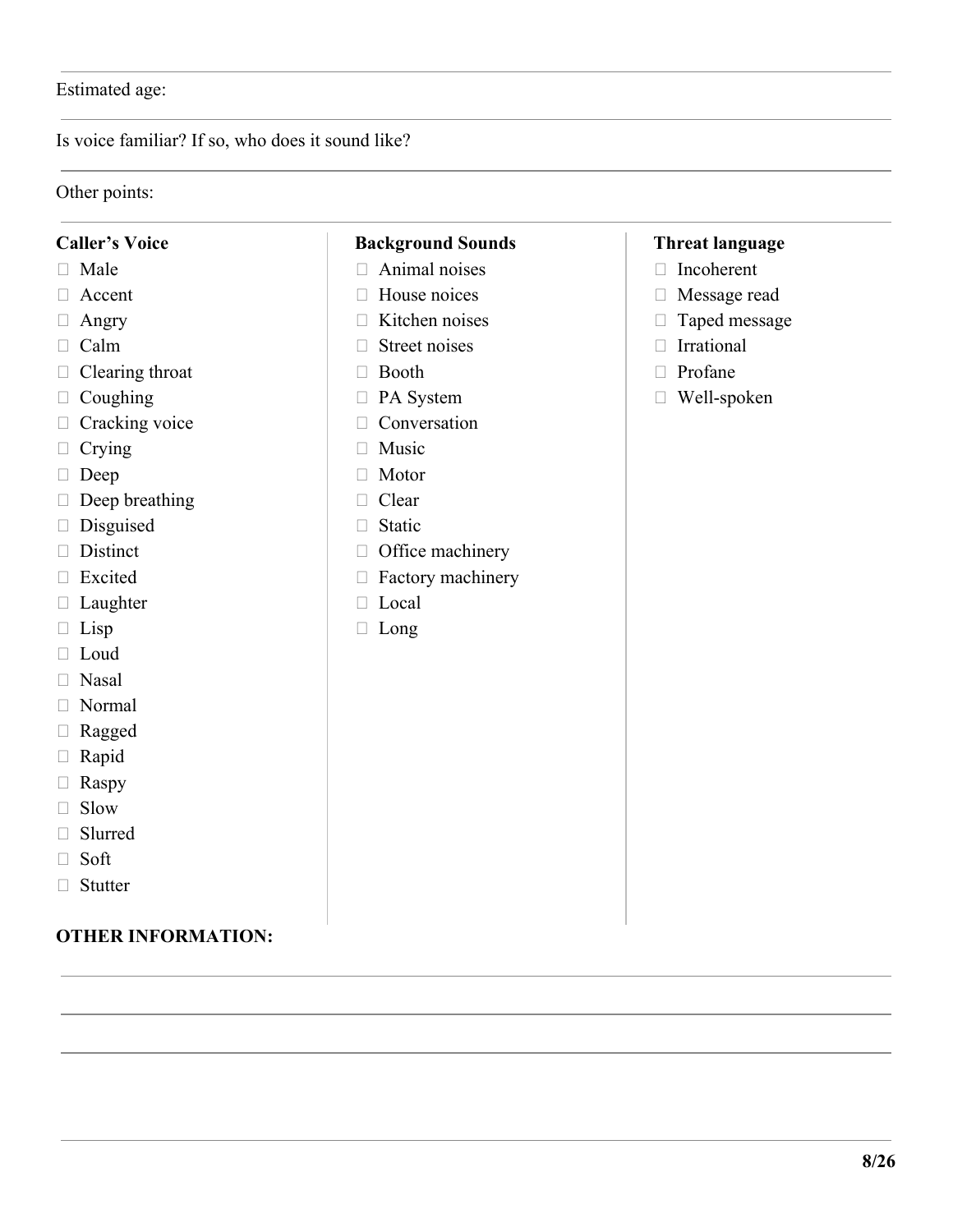## **EARTHQUAKE**

#### <span id="page-8-0"></span>**I. PURPOSE**

 The purpose of the Paul Sawyier Public Library Earthquake procedures is to outline how the staff and patrons are to respond in the event of an earthquake.

#### POINT OF CONTACT

- Security
- Staff person in charge
- Supervisors
- Director

#### **II. PROCEDURES**

#### **STAFF**

1. Instruct patrons to clear the stack areas, stand inside interior doorways, or crouch under tables or against inside wall and cover head. Stay away from outside walls, windows, other expanses of glass, and potential falling objects.

- 1. Evaluate the situation and call 911 if necessary.
- 2. After initial shock, assess damage and implement [Evacuation Procedures,](#page-10-0) if necessary.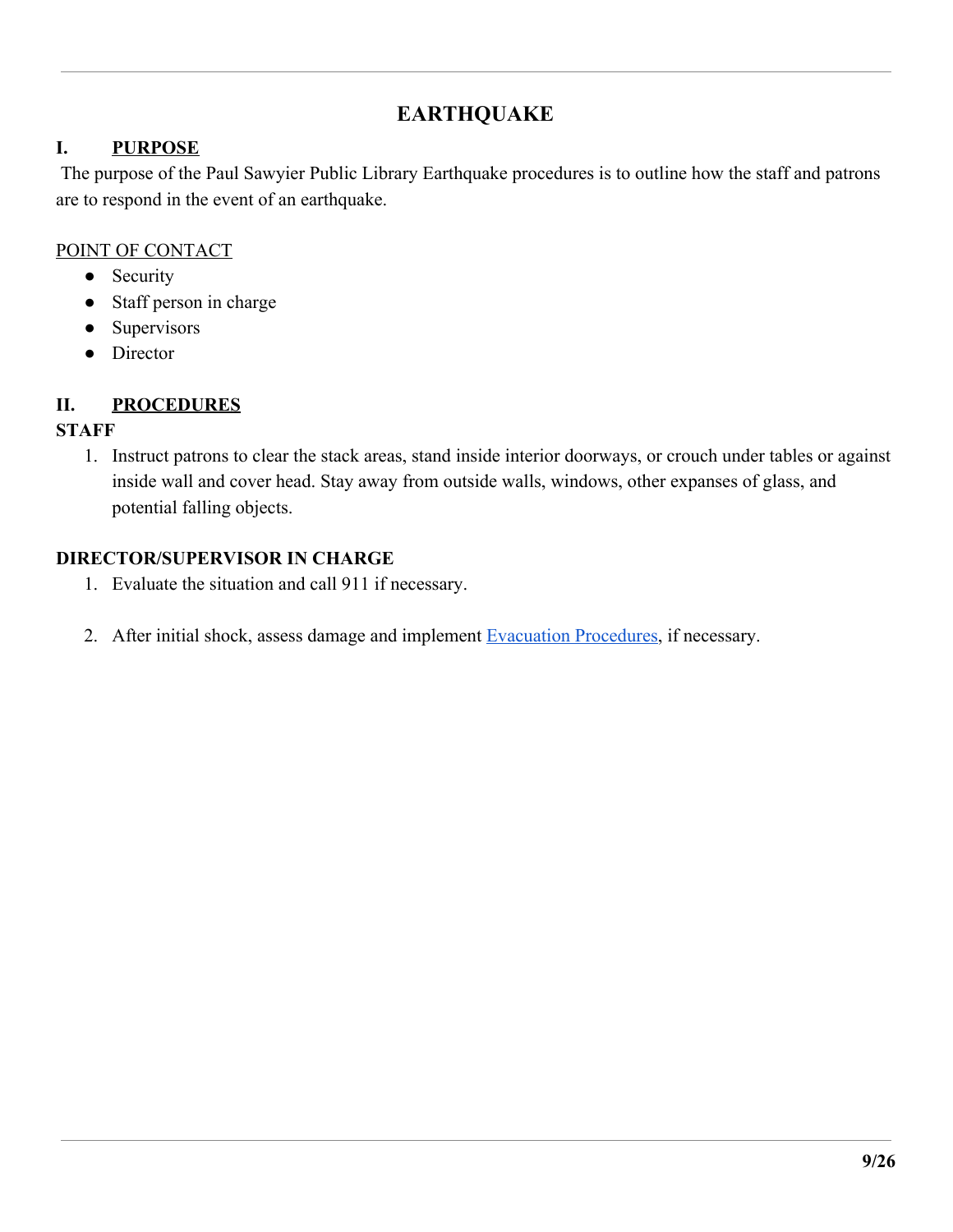## **ELEVATOR ENTRAPMENT**

#### <span id="page-9-0"></span>**I. PURPOSE**

The purpose of the Paul Sawyier Public Library Elevator entrapment procedures is to outline how the staff should respond to the situation of persons trapped in an inoperable elevator.

#### POINT OF CONTACT

- Security
- Staff person in charge
- Supervisors
- Director

#### **II. PROCEDURES**

#### **STAFF**

- 1. Assure entrapped party that measures have been taken. Inquire if the party has used the emergency phone or button located in the elevator.
- 2. Notify director or supervisor in charge.

#### **DIRECTOR/SUPERVISOR IN CHARGE**

- 1. Notify building maintenance.
- 2. Complete Incident Report.

#### **III. ACCIDENTAL CALLS TO EMERGENCY SERVICES**

If the emergency call button in the elevator is pressed by accident, emergency services dispatch may contact the Library to verify there is no emergency.

- 1. Check that all four elevators are functioning as normal by pressing the call button for each one. If a patron is in the elevator, ask if they need assistance.
- 2. Notify supervisor in charge.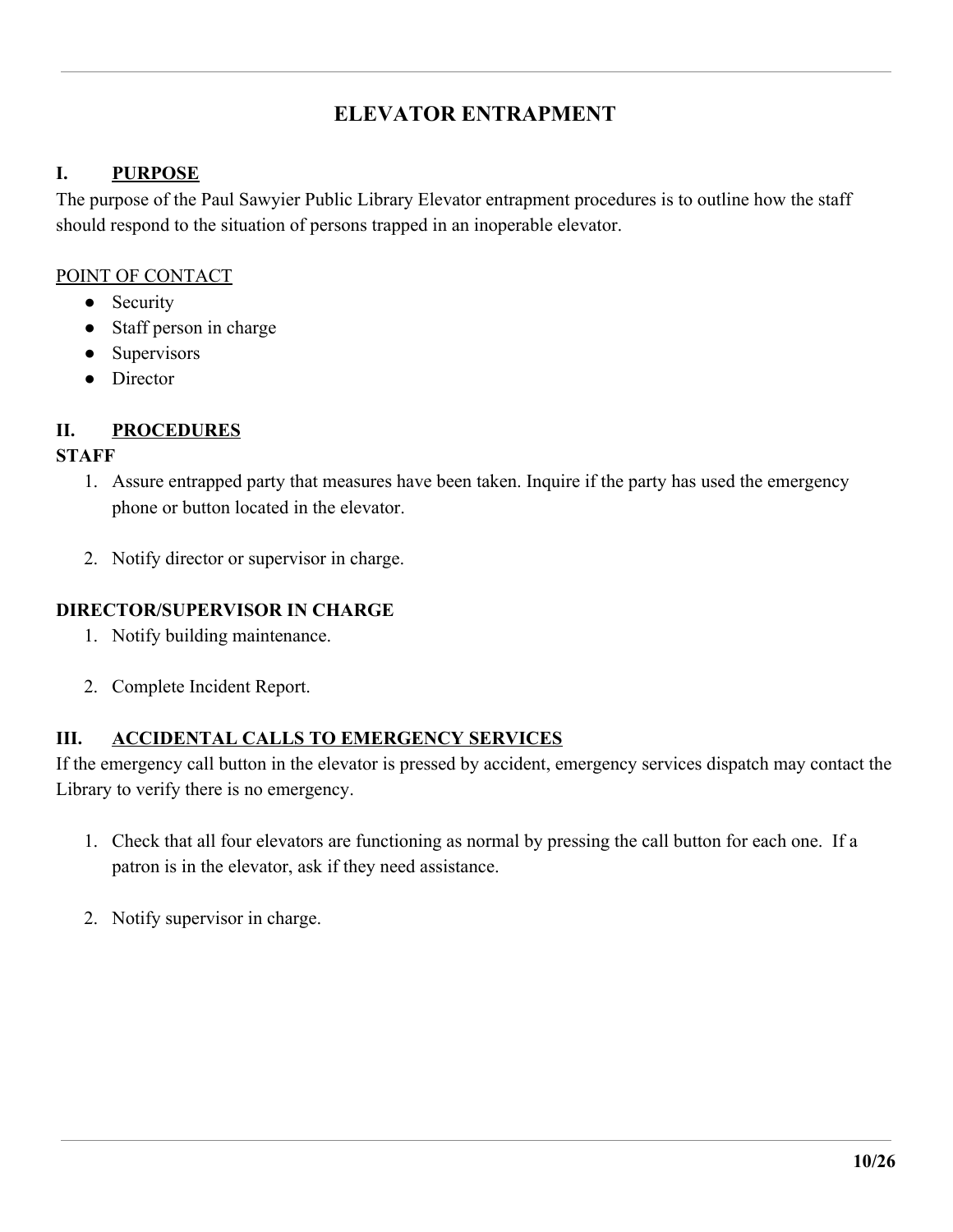## **FIRE ALARM**

#### <span id="page-10-0"></span>**I. PURPOSE**

The purpose of the Paul Sawyier Public Library Fire Alarm procedures is to outline how the staff and patrons are to respond to a fire alarm and an actual fire.

#### POINT OF CONTACT

- Security
- Staff person in charge
- **Supervisors**
- Director

#### **II. DEFINITIONS**

• Fire Alert System is an audio and visual alert system that is located throughout the building.

#### **III. PROCEDURES FOR A FIRE ALARM EVACUATION**

Upon activation of the Fire alarm, the following steps will be taken:

1. Elevators shall not be used.

The circulation manager will be responsible to delegate staff responsibilities on first floor. The second floor manager will be responsible to delegate staff responsibilities on second floor. If security is available, he will oversee evacuation and do final clearing of building along with managers.

- 2. First floor staff will clear all of the first floor. First floor staff delegated to clear the River Room side of building, including book store and restrooms, will guide patrons to exit down the stairwell beside the book store, out the lower level, turning right and walking to the back parking lot of the Bush Building to gather as a group.
- 3. First floor staff delegated to clear central area, restrooms, conference room, and board room will then guide patrons out the main lobby, exiting out the main front exit to designated gathering area.
- 4. Second floor staff along with tech services staff will clear teen area, offices, study rooms and restrooms, exiting with patrons down the main staff stairwell, exiting outside, taking the safest route available.
- 5. Second floor staff who are delegated to clear the younger children's area will exit and guide patrons down the back youth services staff stairwell in the children's area, exiting out the lower level and going to the designated safe area.
- 6. Any staff not in their normally designated areas will assume the evacuation responsibilities of their current location.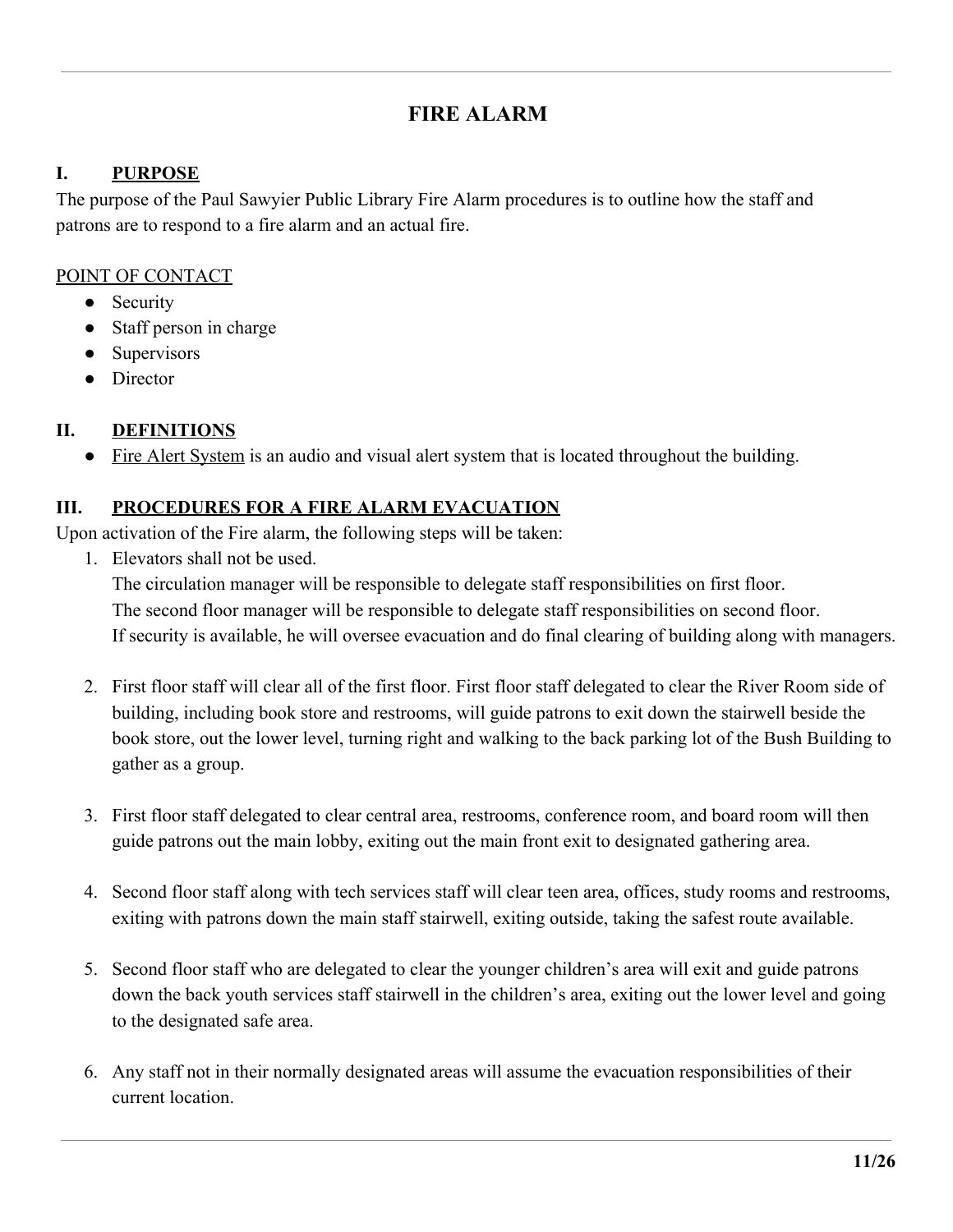\*Staff will assist handicap persons to the exits. During evacuation two or more staff members who are willing and able will be assigned to assist colleagues/patrons with disabilities.

## **IV. SHELTER LOCATION**

## **BACK PARKING LOT OF THE BUSH BUILDING RIVER SIDE**

Department supervisors and security shall be responsible for accounting for their staff before leaving the scene.

#### **V. TERMINATION OF FIRE ALARM**

When the supervisor in charge and/or security have received the "all clear" message from the Fire Department, they will notify the staff who will then inform patrons.

If there has been an actual fire, library management and security will give further information to staff and patrons as to closure.

Frankfort Fire Department dispatch #502-875-8511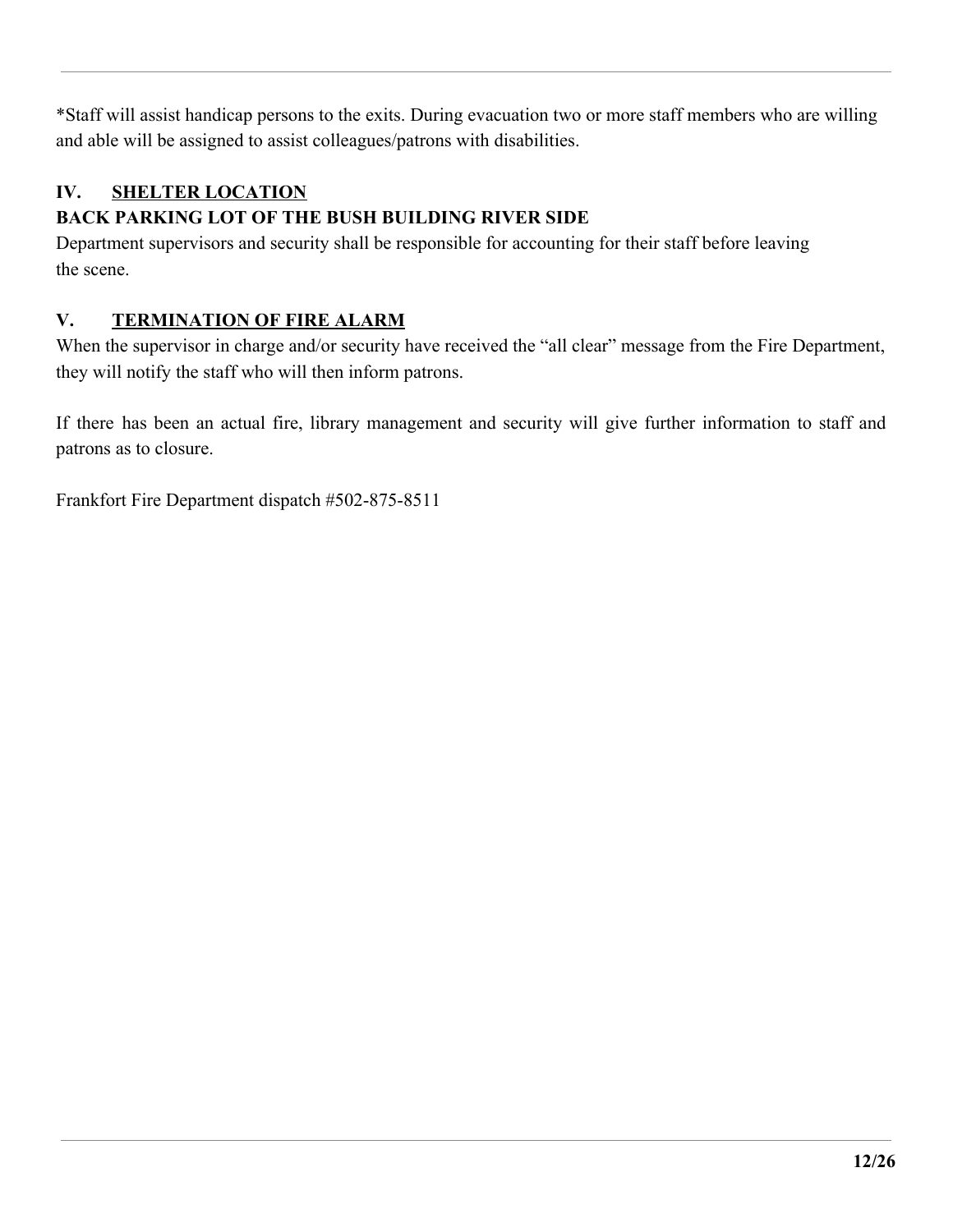## **GAS LEAK**

#### <span id="page-12-0"></span>**I. PURPOSE**

The purpose of the Paul Sawyier Public Library Gas Leak procedures is to outline how the staff and patrons are to respond to a suspected gas leak in the Library. This policy contains separate procedures for a suspected gas leak within the building and a reported gas leak by authorities.

#### POINT OF CONTACT

- Security
- Staff person in charge
- Supervisors
- Director

#### **II. PROCEDURES IN CASE OF SUSPECTED GAS LEAK WITHIN BUILDING**

A suspected gas leak can be detected by the presence of a rotten egg smell caused by Mercaptan. This is added to the gas to make detecting a leak easier.

#### **STAFF**

1. Immediately report a suspected gas leak to the director or supervisor in charge.

#### **DIRECTOR/SUPERVISOR IN CHARGE**

- 1. Immediately implement [Evacuation Procedures](#page-10-0).
- 2. While evacuating, remind staff and patrons to not turn on or off any electrical outlets, devices, or anything which would cause sparks.
- 3. Take a personal cell phone and once building has been evacuated call both 911 and Columbia Gas at: 1-800-432-9515.
- 4. Inform the director, if not already aware.
- 5. Patrons or staff feeling symptoms of gas poisoning will be encouraged to seek treatment from emergency services on site.
- 6. Building is to remain evacuated until a representative has been sent and the building has been deemed safe for re-entry.
- 7. Complete an incident report.

#### **III. PROCEDURES FOR A GAS LEAK REPORTED BY AUTHORITIES**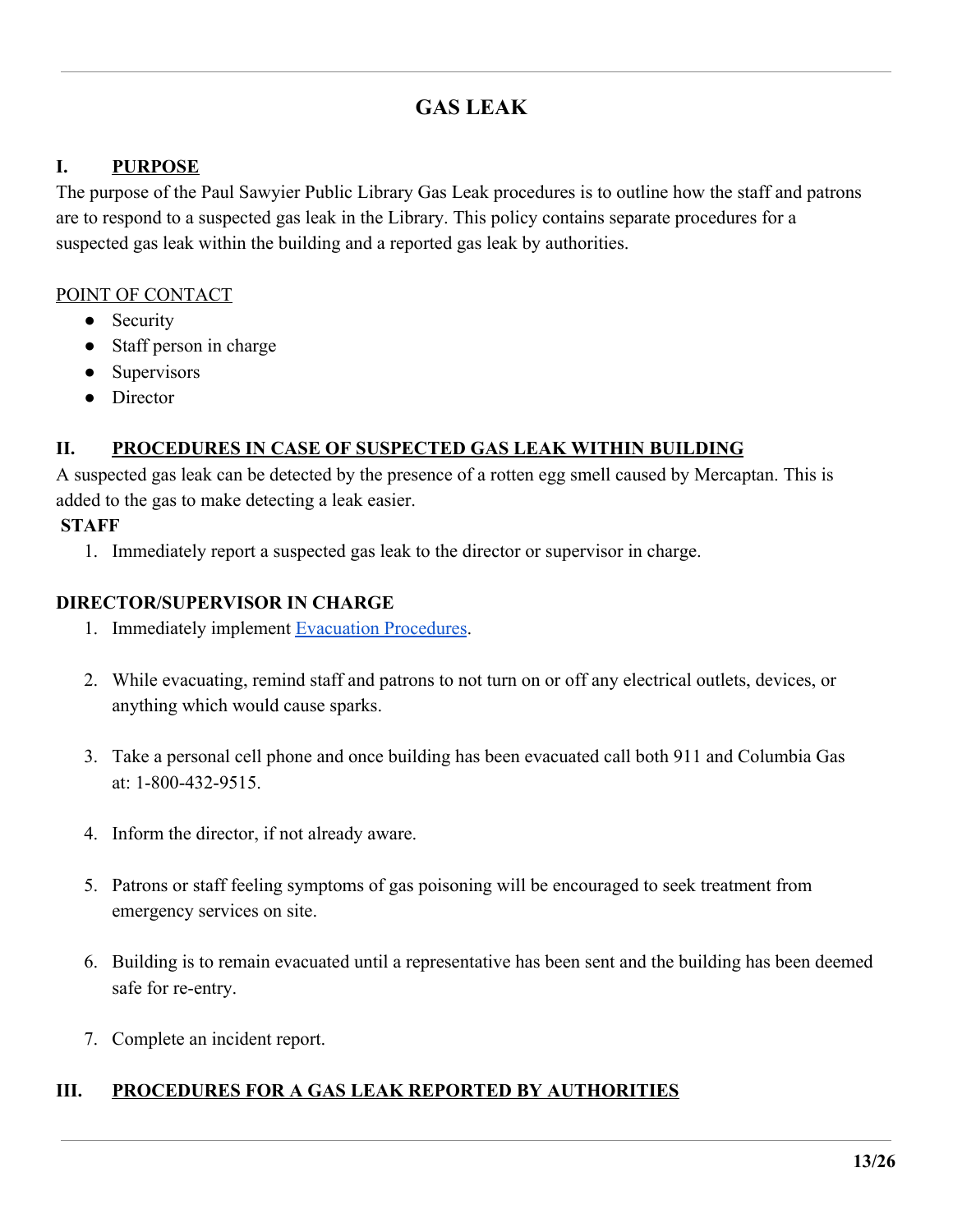#### **STAFF**

1. Immediately report leak notices, or direct the messenger reporting the leak to the director or supervisor in charge.

- 1. The Library will fully comply will all directives given by city, county or gas company officials that have made the Library aware of the leak.
- 2. This will include implementing or modifying emergency Evacuation Procedures, if deemed necessary by officials.
- 3. Inform the director, if not already aware.
- 4. Patrons or staff feeling symptoms of gas poisoning will be encouraged to seek treatment from available emergency services.
- 5. Complete an incident report.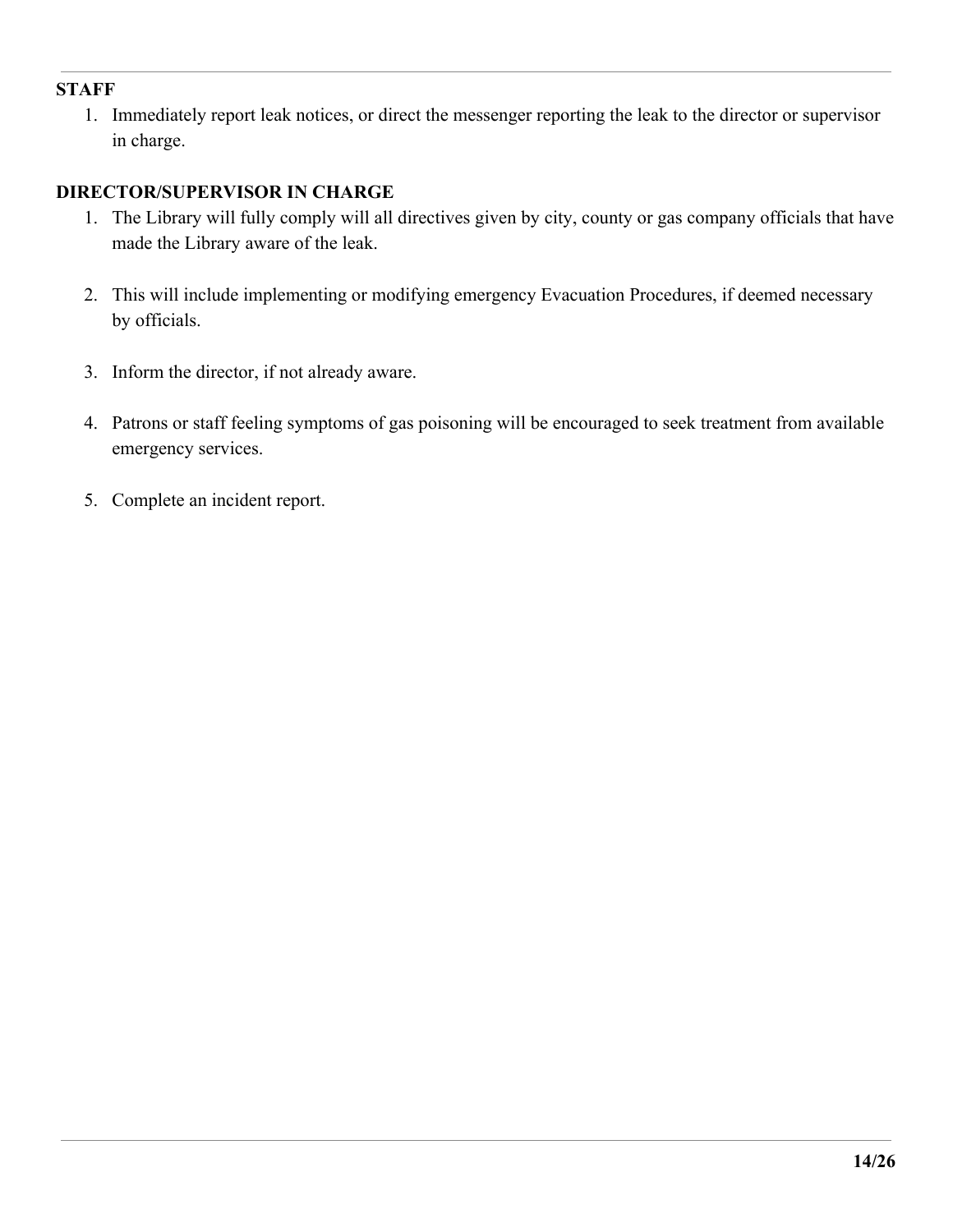## **HOSTAGE SITUATION**

<span id="page-14-0"></span>Please keep in mind that every hostage situation is different.

#### **I. PURPOSE**

The purpose of the Paul Sawyier Public Library Hostage Situation procedures is to outline how the staff are to respond to a hostage situation.

#### POINT OF CONTACT

- Security
- Staff person in charge
- Supervisors
- Director

## **II. PROCEDURES**

#### **STAFF**

- 1. If it can be done safely, call 911. If able, press emergency button at front desk.
- 2. If possible, notify any supervisor.

- 1. If it can be done safely, call 911
- 2. Do not let anyone enter the building. [Lock down](#page-21-0) all entrances and exits.
- 3. Evacuate if instructed by emergency responders.
- 4. Complete an incident report.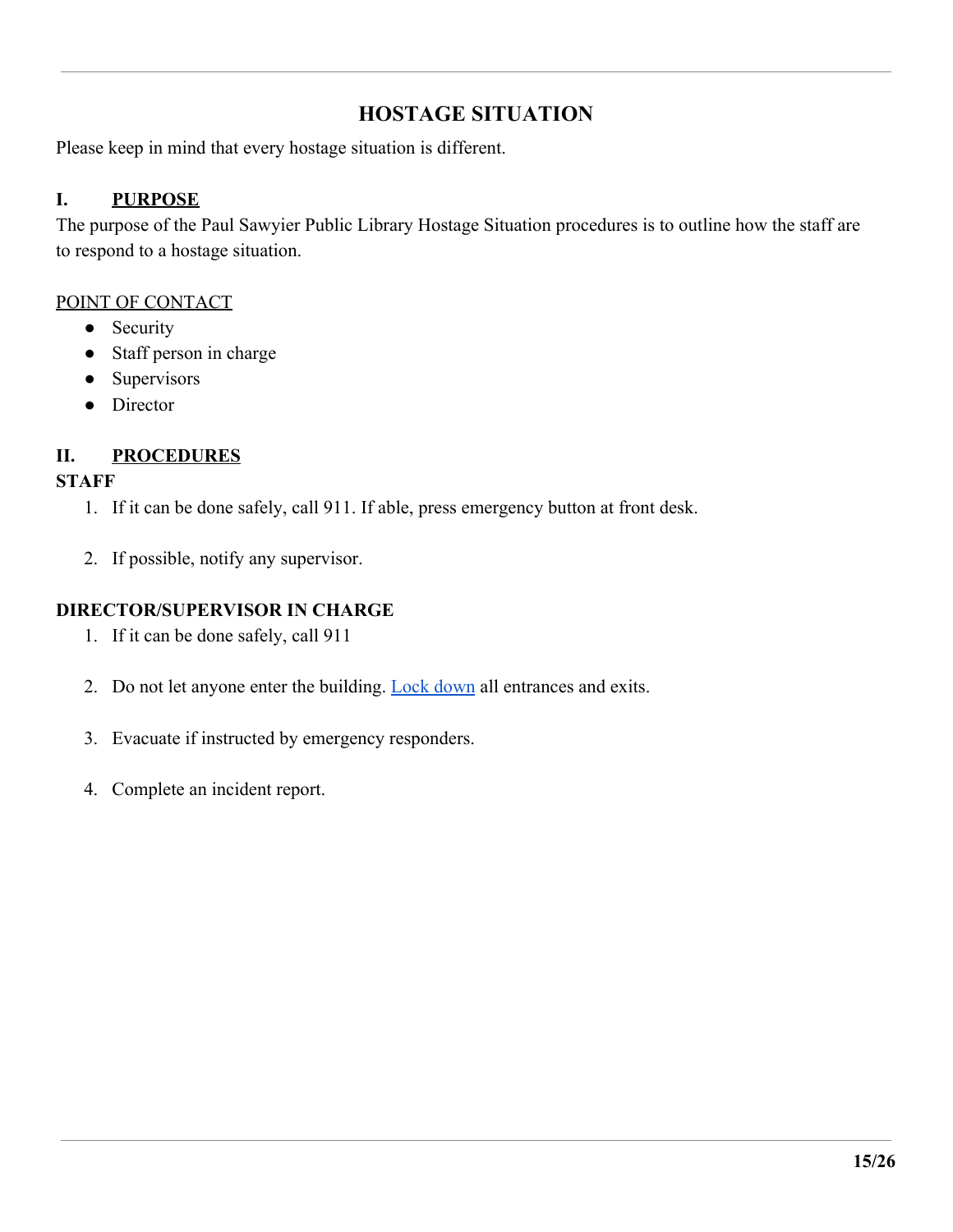## **MISSING CHILD (CODE ADAM)**

#### <span id="page-15-0"></span>**I. PURPOSE**

The purpose of this Code Adam procedure is to outline how the staff of Paul Sawyier Public Library are to respond when a child is reported missing.

#### POINT OF CONTACT

- Security
- Staff person in charge
- Supervisors
- Director

#### **II. PROCEDURE**

- 1. Staff member that makes initial contact with parent/guardian obtains a description of the child with as many details as possible, including clothing. Ask if the parent/guardian has a photo of the missing child.
- 2. Announce a CODE ADAM using the phone system intercom. Include description of missing child.
- 3. All library staff on duty should report to the public floor. Station staff at all entrances and exits. Parent/guardian of missing child should be escorted to the central lobby area. Staff members should question adults and children leaving the Library to ensure the missing child is not leaving (ask child what their name is and/or if the adult they are with is their dad/mom/etc). [Lockdown](#page-21-0) procedures may be implemented.
- 4. Assign all library staff not monitoring exits to check areas where children might hide.
- 5. If the child is NOT found after 10 minutes of thorough searching, call the police.
- 6. If child is found and believed to be the missing child, library staff should verify the child's identity. If this occurs prior to the arrival of the police, call the police again to update them on the situation.
- 7. If the child is found with an adult other than the parent or guardian, use reasonable efforts to delay the departure of the adult. Do not put anyone's safety at risk.
- 8. Should a child be leaving with an adult, do not physically intervene. Write down a description of the adult and their car, including as many details as possible. Note the direction they're traveling after leaving the scene. Give the police the information gathered.
- 9. Cancel Code Adam by announcing on the phone system intercom.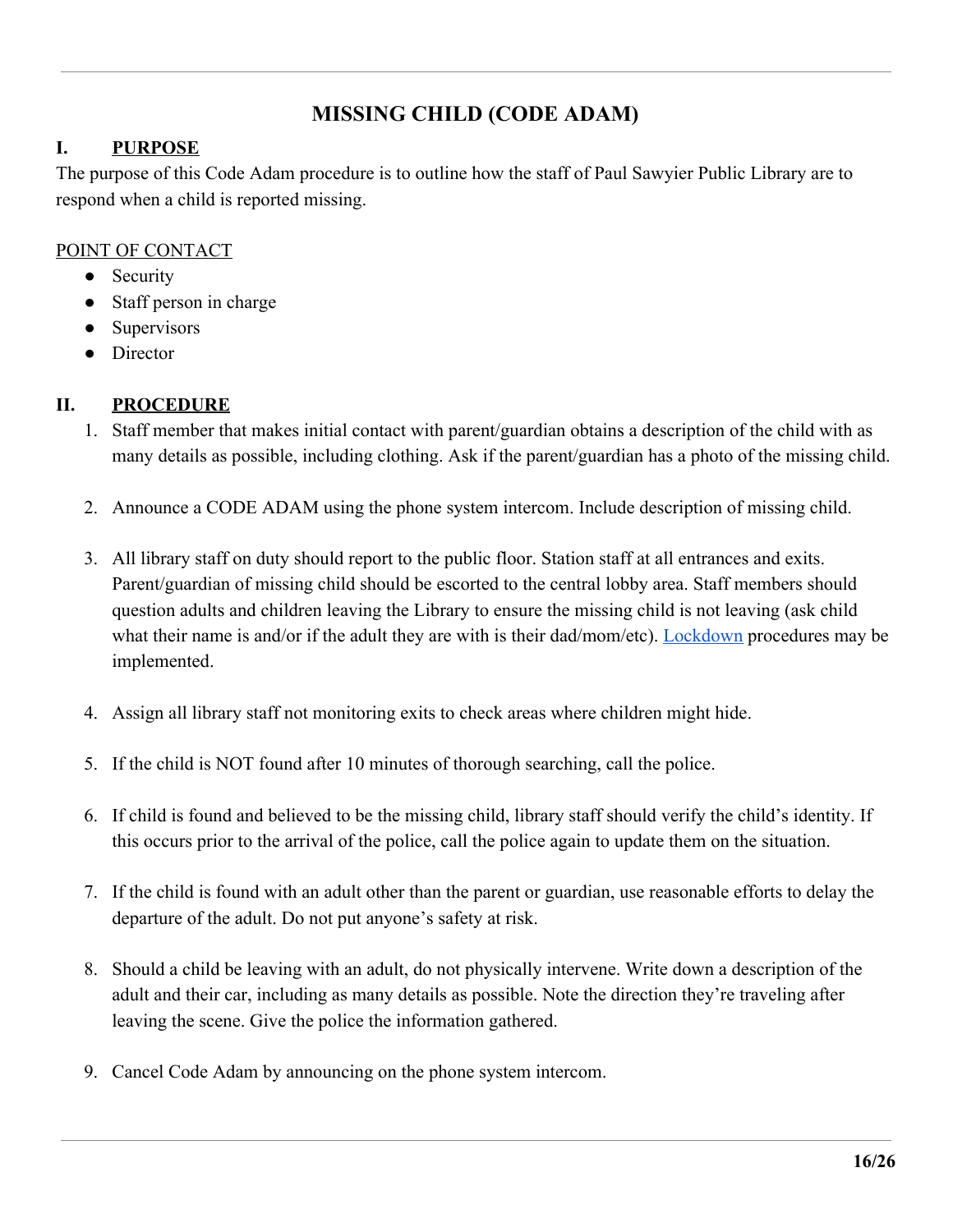## **RAPE/SEXUAL ASSAULT**

<span id="page-16-0"></span>When notified that a rape or other sexual abuse may have occurred, those involved must protect the identity and right to privacy of the alleged victim and the alleged perpetrator. News of the incident should be contained as much as possible.

#### **I. PURPOSE**

The purpose of the Paul Sawyier Public Library Sexual Assault procedures is to outline how the staff are to respond to a sexual assault involving either a patron or a member of staff.

#### POINT OF CONTACT

- Security
- Staff person in charge
- Supervisors
- Director

#### **II. PROCEDURES**

#### **STAFF**

- 1. Locate a supervisor.
- 2. Assist the victim; all information is confidential.

- 1. Call 911 if deemed necessary by victim.
	- a. If the victim is a minor or has an intellectual disability, the authorities must be notified.
- 2. Secure immediate medical treatment and ensure short-term physical safety.
- 3. Report all incidents to the director.
- 4. Complete Incident Report.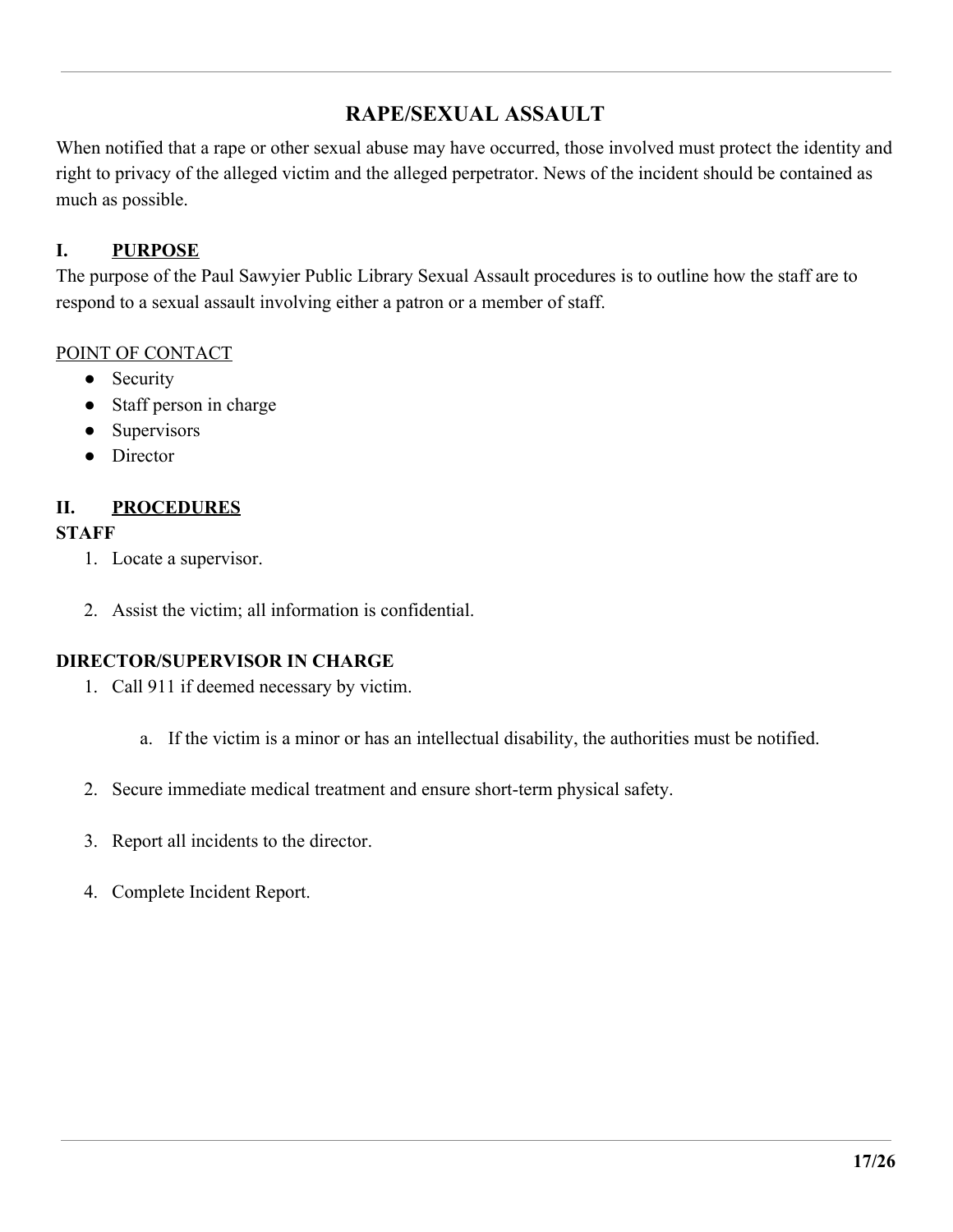## **TORNADO WEATHER**

#### <span id="page-17-0"></span> **I. PURPOSE**

The purpose of the Paul Sawyier Public Library Tornado Weather procedures is to outline how the staff and patrons are to respond to tornado watches, tornado warnings, and actual tornadoes.

#### POINT OF CONTACT

- Security
- Staff person in charge
- Supervisors
- Director

#### **II. DEFINITIONS**

- Weather Alert System is a radio alert system that is located in the Circulation and Youth Services Department workroom areas. The system is activated with an alarm tone followed by a verbal message by the National Oceanic and Atmospheric Administration's National Weather Service with the current weather conditions.
- Contact Person both the person in charge on that day and security, if available, is responsible for receiving and disseminating all messages received over the Weather Service.

#### TORNADO CONDITIONS

**Tornado Watches**: are issued by the National Weather Service, Louisville Kentucky, to identify areas where conditions are favorable for tornado formation. A watch is an alert that tells staff to continue with their daily routine, but to be ready to respond to a warning.

**Tornado Warnings**: are issued by the local National Weather Service, Louisville Kentucky, and means a tornado has been sighted or indicated by weather radar. Persons close to the storm should take shelter immediately, and remain there until the U.S. Weather Service warning has expired.

#### **III. NOTIFICATION OF WATCH CONDITIONS**

Upon receiving notification of a tornado watch, the following steps will be taken:

- 1. The staff person in charge will meet with security, if security is available, and be responsible to disseminate the message to all department supervisors.
- 2. The staff person in charge and security will continue to monitor the alert system for any updates and if there are any changes in the conditions.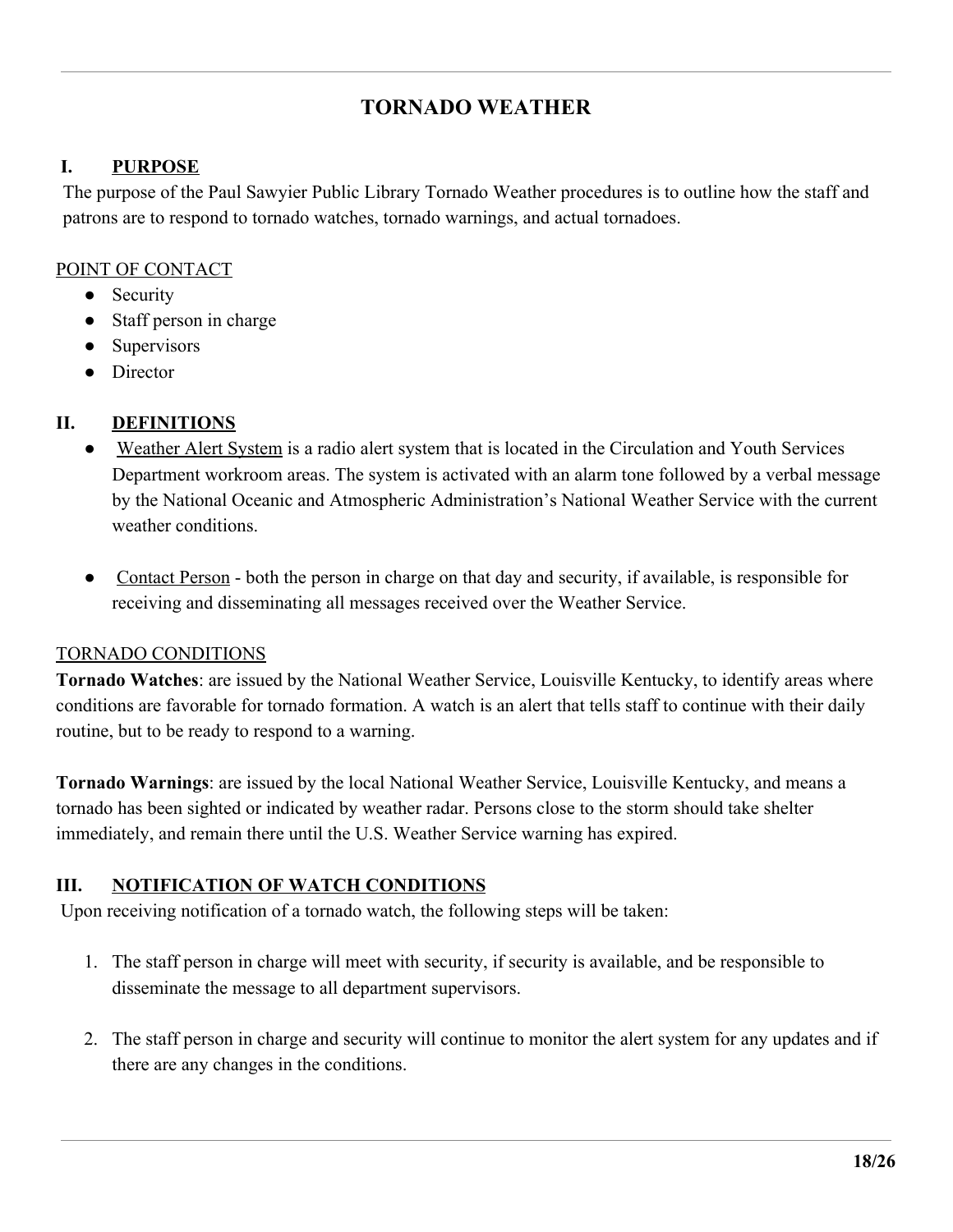#### **IV. NOTIFICATION OF WARNING CONDITIONS**

Upon receiving notification of a tornado warning, by any warning notification system, (Sirens, radio alert system, or staff person in charge and or security, etc.) the following steps will be taken.

- 1. Staff person in charge and security will then notify the department supervisors and staff that a tornado warning has been issued. **Take shelter immediately**
- 2. It is mandatory that all departments should cease operations and direct their staff and patrons to designated shelter (lower level parking garage**)** area. Elevators shall not be used. Staff must move everyone away from any window glass.
- 3. Staff will assist handicapped persons to the shelter area as quickly as possible. During evacuation two or more staff members who are willing will be assigned to assist colleagues/patrons with a disabilities.
- 4. Second floor youth services staff will split up to clear teen area and children's areas. Tech Services will help. Do not exit second floor from the back youth services staff stairwell. All exits should be made using the main staff stairwell to the first floor, then taking the garage stairwell to the parking garage and meeting at the wall beside the Friends' book storage area. First floor staff will direct patrons to the first floor stairwell to the parking garage.

#### **V. SHELTER LOCATION**

1. All patrons and staff will take shelter in the lower level garage area, nearest to the Friends' book store storage area.

#### STAFF DUTIES / GENERAL PUBLIC

- 1. All entrance doors will be left **unlocked** and all interior doors that are open may be left **open.**
- 2. If security is available, he may post signs at front entrance door indicating that shelter is located at the lower level friends book storage area inside the garage.
- 3. Members of the public (patrons) will be advised of designated shelter areas. The use of these areas by the public is at their discretion. The public will be required to leave the building if they do not choose to go to the shelter area.
- 4. The staff person in charge, security, and management will check restrooms / assure all public and staff are in the shelter areas. They will continue to monitor weather conditions by electronic means in a safe area and keep the staff updated. The staff person in charge will have in hand the portable weather alert monitor.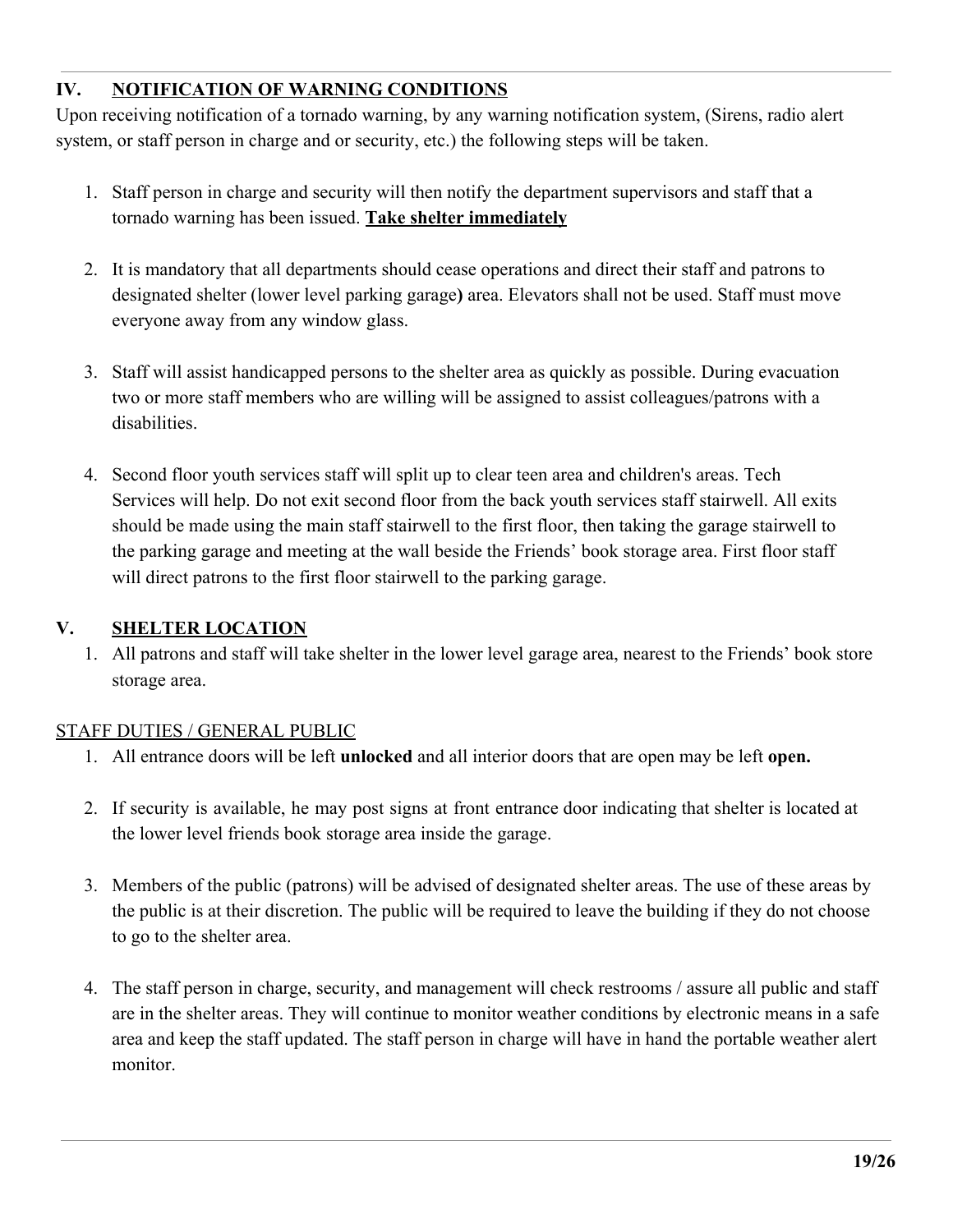#### **VI. TORNADO DAMAGE / INJURY**

In the event of actual tornado damage to the library facilities, library director shall be responsible for making this notification. If the director is not available, notification will be made by security or staff person in charge.

Department Supervisors shall be responsible for accounting for their staff before leaving the scene.

#### **VII. TERMINATION OF WATCHES AND WARNINGS**

- 1. When the staff person in charge and/or security has received the "all clear" message by electronic means, he/she will notify the staff. Attention to the city outdoor weather siren will be used as well.
- 2. To confirm that the warning has expired security or staff person in charge should call **Fire Department dispatch at 502-875-8511**.
- 3. Staff will return to their regular duties when the watch or warning has expired, followed by the patrons.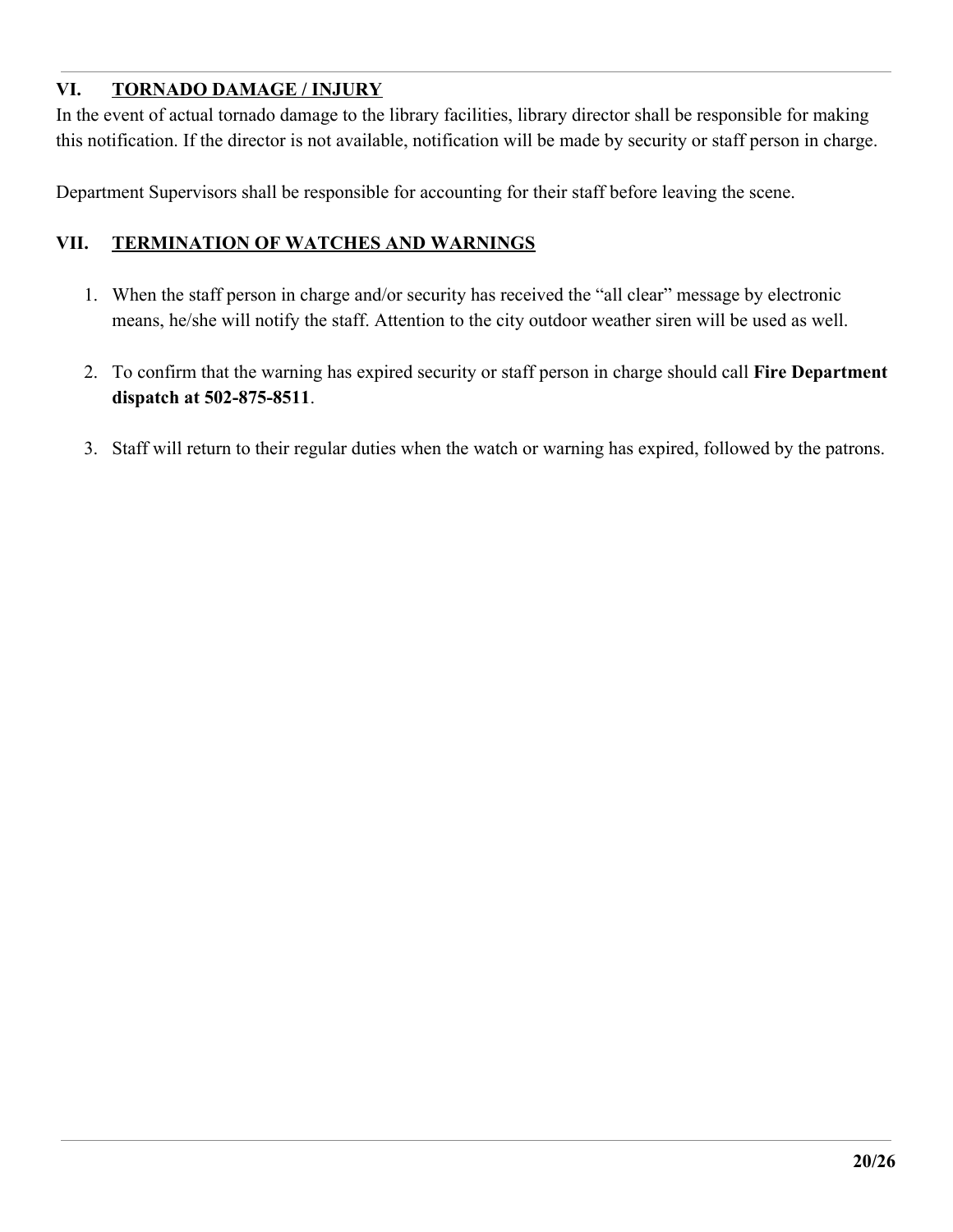## **WORKPLACE INJURY**

#### <span id="page-20-0"></span>**I. PURPOSE**

The purpose of the Paul Sawyier Public Library Workplace Injury procedures is to outline how the Library's Staff and Patrons are to respond to an injury occurring in the workplace.

#### POINT OF CONTACT

- Security
- Staff person in charge
- Supervisors
- Director

#### **II. PROCEDURE IN THE CASE OF INJURY**

- 1. Assess the situation at the scene of the accident and call for assistance if needed to manage the surroundings.
- 2. Call 911 if deemed necessary by the injured or by staff member making initial assessment.
- 3. Administer first aid if needed. First aid kits are located at the Youth Services Information desk and in the Circulation Workroom.
- 4. Report the injury, (what had happened, who was involved and actions taken) to supervisor and director promptly.
- 5. Attend to the immediate needs of the injured, i.e., call family, wait with them, apply first aid.
- 6. Complete Incident Report.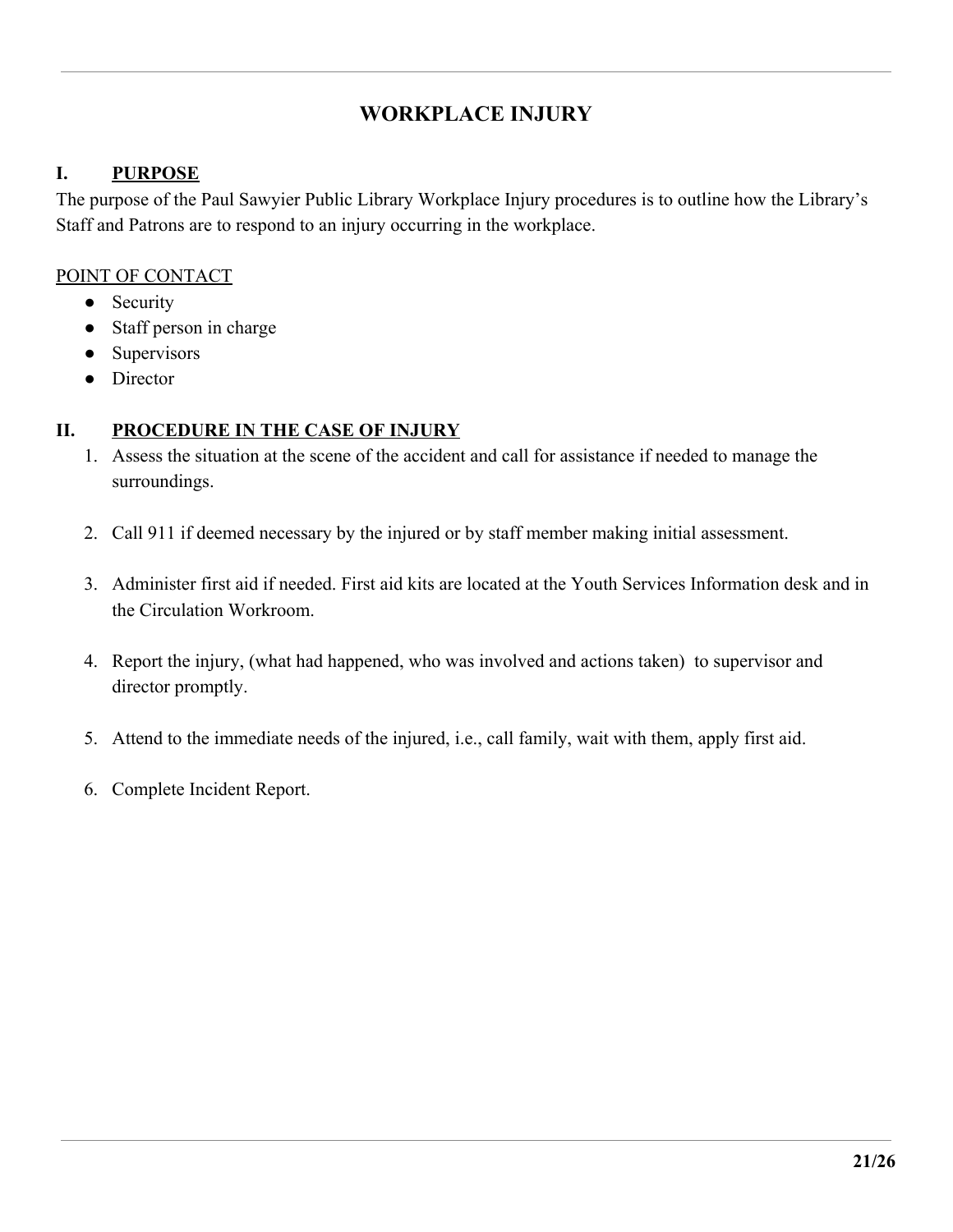## **APPENDIX A: LOCKDOWN**

#### <span id="page-21-0"></span>**I. PURPOSE**

The purpose of the Paul Sawyier Public Library Lockdown procedures are for securing the building from the inside out when an emergency situation has made this necessary.

#### POINT OF CONTACT

- Security
- Staff person in charge
- Supervisors
- Director

## **II. PROCEDURE FOR LOCKING DOWN THE LIBRARY**

- 1. Announce "Paul has left the building" over the staff phone intercom system, alerting all staff that lockdown is beginning. Any staff non-essential to the lockdown process should proceed to a safe and secure area.
- 2. Send two staff to each exit (including emergency exit) to ensure no entry or exit of patrons or staff.
- 3. Close entrance and exit to the garage.
- 4. Scan fob at the security panel.
- 5. Notify director, if not already aware.
- 6. Notify Sonitrol at 502-255-2525 of building lockdown.
- 7. Continue with procedures deemed necessary to the emergency situation.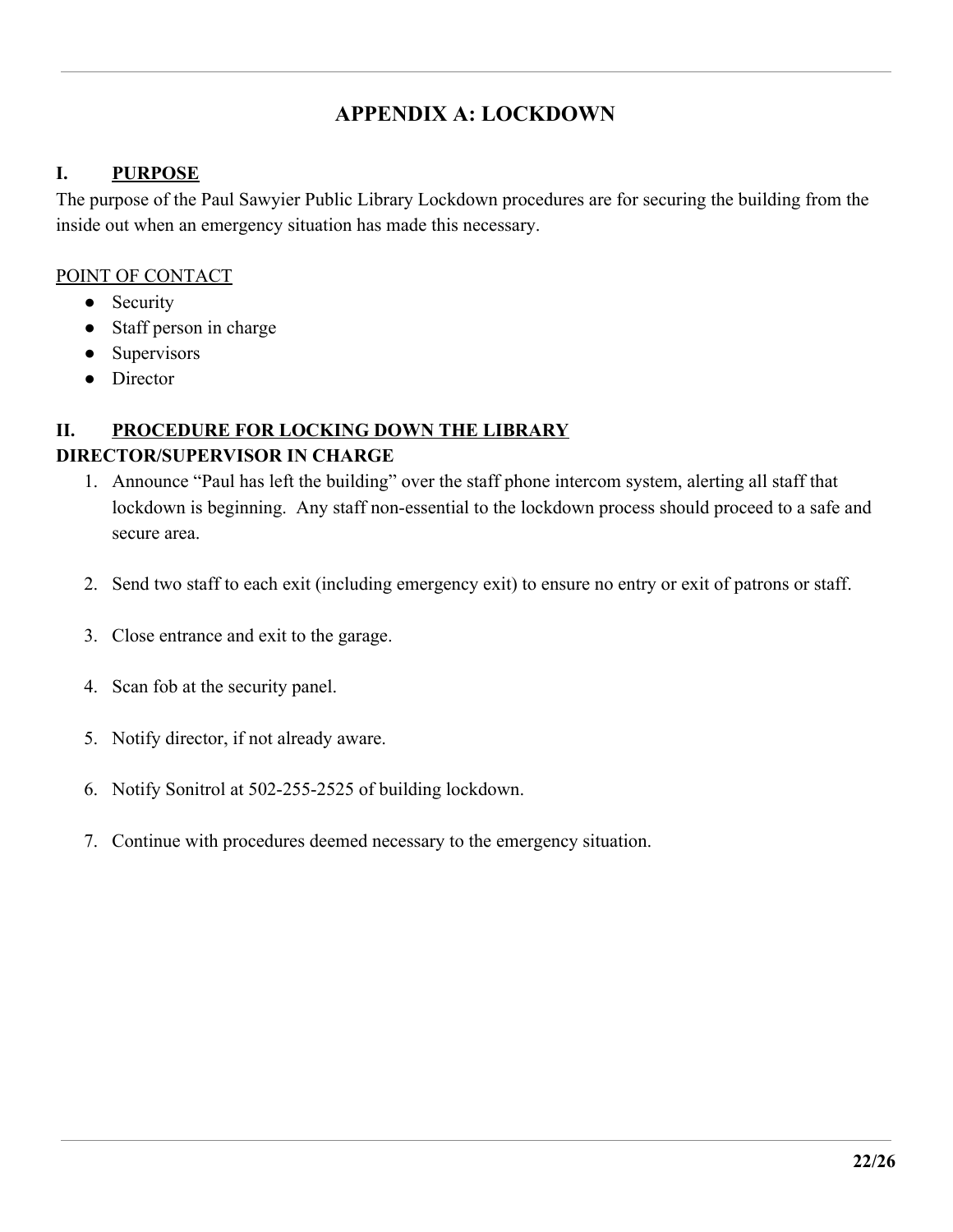## **APPENDIX B: EVACUATION**

#### <span id="page-22-0"></span>**I. PURPOSE**

The purpose of the Paul Sawyier Public Library Evacuation procedures is to outline how the staff and patrons are to leave the building when necessary.

#### POINT OF CONTACT

- Security
- Staff person in charge
- Supervisors
- Director

## **II. PROCEDURE FOR EVACUATION**

A. The circulation manager will be responsible to delegate staff responsibilities on first floor. The second floor manager will be responsible to delegate staff responsibilities on second floor. If security is available, he will oversee evacuation and do final clearing of building along with managers.

B. First floor staff will clear all of the first floor. First floor staff delegated to clear the River Room side of building, including book store and restrooms, will guide patrons to exit down the stairwell beside the book store, out the lower level, turning right and walking to the back parking lot of the Bush Building to gather as a group.

C. First floor staff delegated to clear central area, restrooms, conference room, and board room will guide patrons out the main lobby, exiting out the main front exit to designated gathering area.

D. Second floor staff along with tech services staff will clear teen area, offices, study rooms and restrooms, exiting with patrons down the main staff stairwell, exiting outside, taking the safest route available.

E. Second floor staff who are delegated to clear the younger children's area will exit and guide patrons down the back youth services staff stairwell in the children's area, exiting out the lower level and going to the designated safe area.

F. Any staff not in their normally designated areas will assume the evacuation responsibilities of their current location.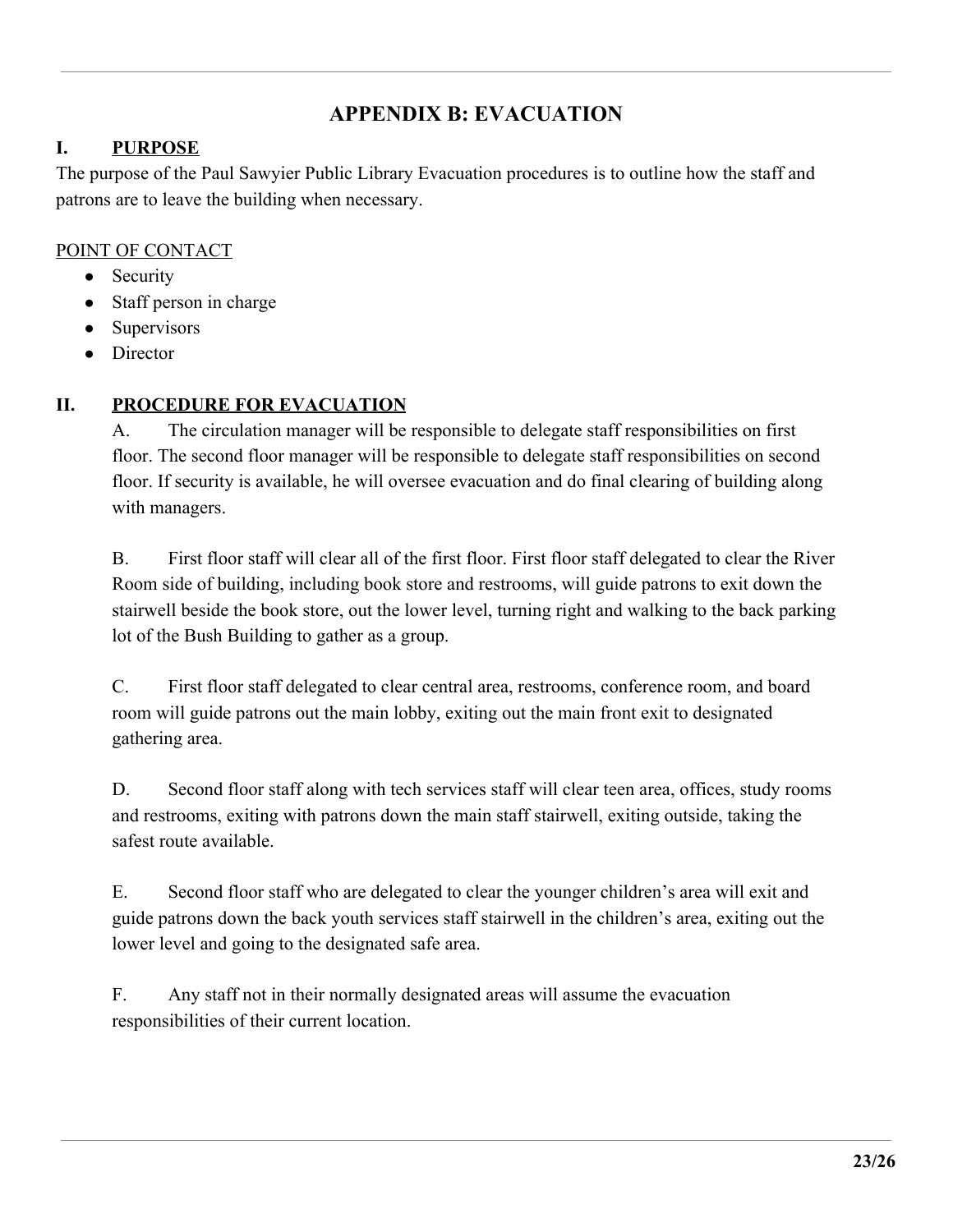## **APPENDIX C: PHOTOGRAPHS**

## <span id="page-23-0"></span>**I. Panic Buttons**

1. Youth Services



2. Adult Services

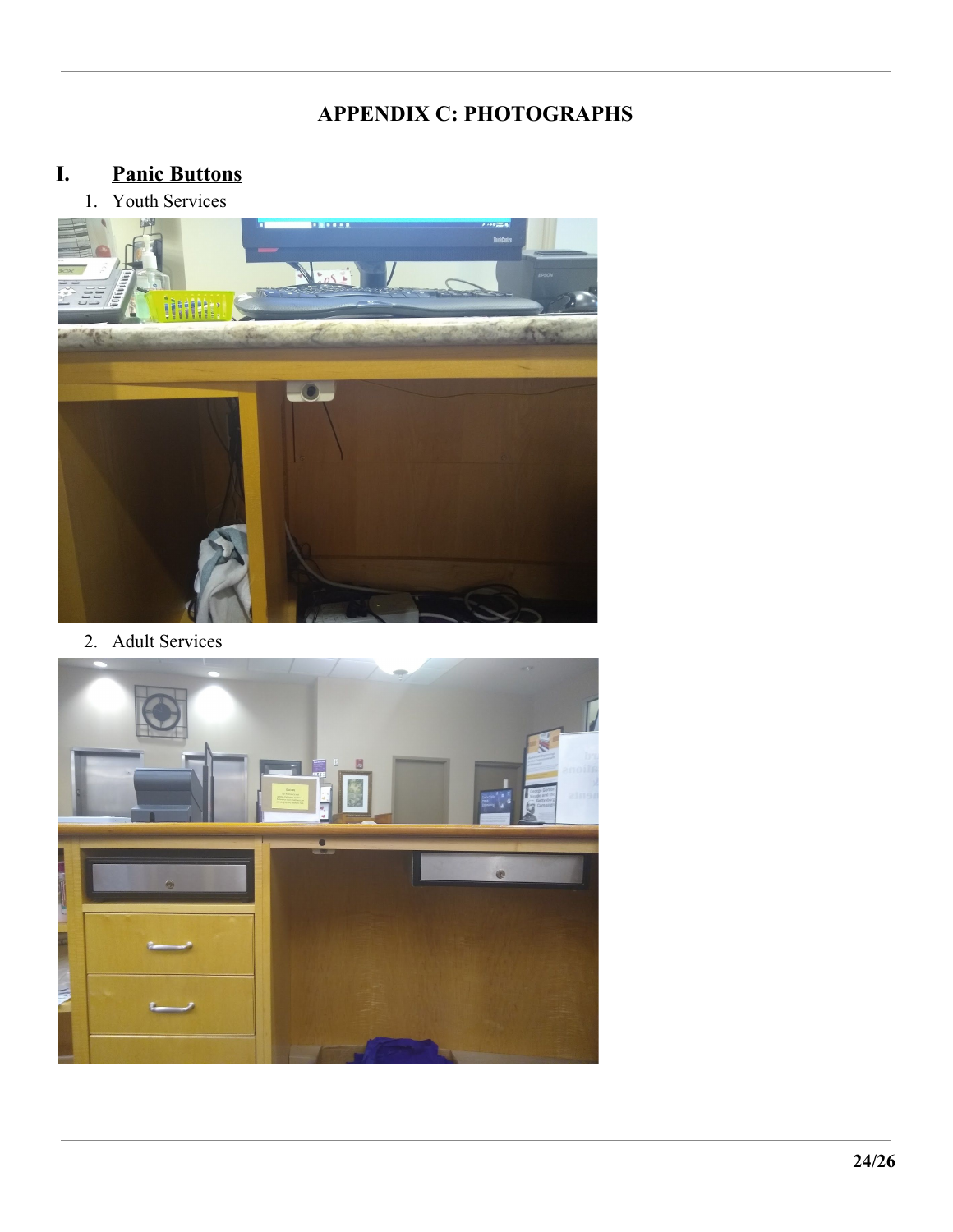## **II. Security Panel**

1. Surrounding area



2. Zoomed in